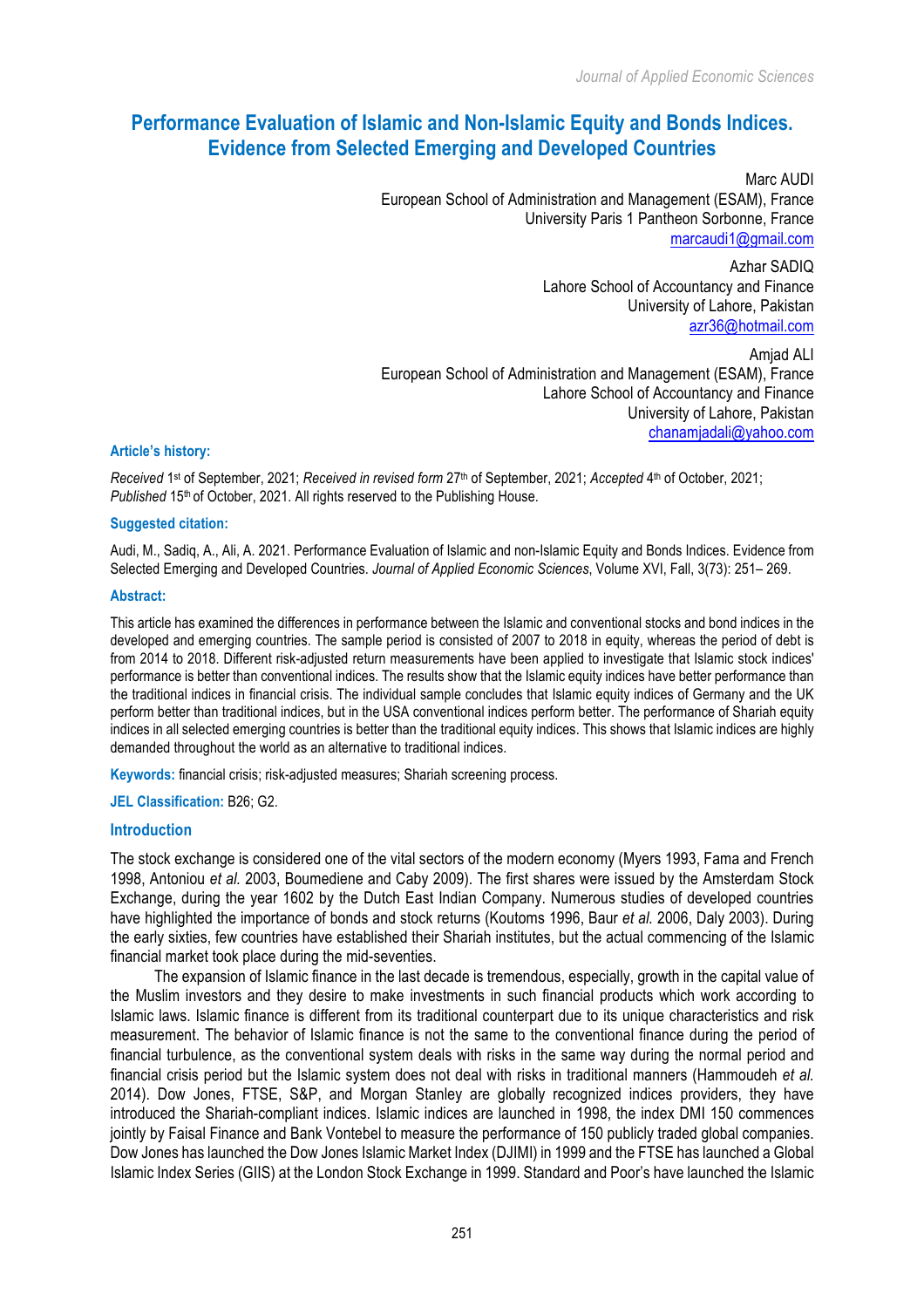indices in 2006 and MSCI has created its family of Islamic indices in 2007. During the financial crisis of 1990, when Islamic banks have successfully managed this period with most investors. Islamic financial products are growing at a considerable growth rate, its assets are \$1.6 trillion in 2012, \$1.8 trillion in 2013, \$2.1 trillion in 2014, and expectedly by 2020 Islamic asset value will be \$6.5 trillion (Hammoudeh *et al.* 2014). The allocation of Islamic funds is 9% real assets, 11.8% mixed assets, 22.2% cash markets, and 46.9% stocks. Islamic stocks are accounted for 47%, investors in the world market (Mehmood *et al.* 2016). This shows the rising importance of Islamic stocks and bond indices. El Qorchi (2005) and Pok (2012) mention that the world is showing a specific shift from traditional financial products to Shariah financial products.

Regarding the financial crisis of 2008- 2009, the effect on both Shariah and traditional indices is negative. But Islamic indices are comparatively more stable because they are less turbulent and they modify themselves with market changes and fluctuations. Jounie and Past're (2009) mention that in the period of the financial crisis, Islamic products have become more attractive and comparatively safe for investors from high risky conventional products. Wahdy (2007) explains that Sukuks are more efficient as compared to traditional bonds. Tariq (2004) and Afshar (2013) mention that the risk of Islamic bond structures is very easily understandable as compared to conventional bond structures. In 1998, the first Sukuk was issued in the public market, caught concentration of prevailing journals as well as the serious press. Bloomberg data source also covered the Sukuk market (Lane 2006). By 2014, along with conventional bonds, the modern type of bonds (Sukuk) were issued and acknowledged for dealing in the same market almost in seventeen different locations worldwide. In a traditional bond, return receives in the form of interest, but Islamic structure is part of Usuary (Tariq 2004). Afshar (2013) provides the risk and return differentiation of the conventional bonds from Sukuk. The first major discrepancy between the Sukuk and bonds is the yield. The yield (return) from a Sukuk issue is based on profit/ share, which neither can be fixed nor predetermined (Ariff *et al.* 2017). Sukuk is growing rapidly, having more benefits as compared to conventional bonds. Recently, a rise has been witnessed in global Sukuk issuance, according to the Bloomberg database, 1,200 billion US dollars have been invested in Islamic bonds (Safari *et al.* 2014).

In the present era, Islamic and conventional financial systems are operating at the same time among many countries. Either, Islamic or conventional investment activities are attached with risks that lower their performance. The study has tried to provide unique differences between Shariah and conventional stocks/bonds indices performances. This study is equally important for credit controllers, managers of the mutual fund, general investors, and investment analysts. The study will motivate researchers who have an interest in Islamic finance, may complete similar studies in other countries because there are scarce studies to compare equity and debt performance together. This study may support the investors in decision making that how they can get maximum earnings through making investments in Islamic instruments or traditional instruments. Policymakers can take help from this study on the level of returns on both types of stocks and bonds. The government also needs to get ample funds for economic development, the government can get it by issuing Islamic or traditional bonds to the financial institutes. To the best of our knowledge, there is no study about similar nature, this study will be a healthy contribution towards respective literature.

# **1. Literature Review**

This section of the study provides a detailed literature review, which gives the premises and grounds for the present research study. Most of the studies related to the performance of the equity market and their financial performance are based on traditional indices. Nonetheless, not much empirical literature is available on the financial performance of the Shariah equity market indices. Parallel to Islamic mutual funds and Islamic banks, due to shorter history of Islamic indices (Davidson and Duclos 2000, Albaity and Mudor 2012, Setiawan and Oktariza 2013, El Hammoudeh *et al.* 2014, Al Khazali *et al.* 2014, Khamlchi *et al.* 2014, Jawadi *et al.* 2014, Alexakis *et al.* 2015, Alam *et al.* 2016, Hoque *et al.* 2016, Rejeb and Arfaoui 2016, Narayan and Bannigidadmath 2017, El Amri and Hamza 2017). Some studies mention that Islamic equity indices are in forms of financial principles and regulations based on qualitative (Naughton and Naughton 2002, Charles *et al.* 2012, Abbes 2012, Sukmana and Kolid 2012, Ashraf 2013, Rizvi and Masih 2013, Fu and Reddy 2014, Ho *et al.* 2014, Dewandaru *et al.* 2014, El Khamlichi *et al.* 2014, Rizvi and Arshad 2014, Rana and Akhter 2015, Ata and Buğan 2015, Narayan *et al.* 2016, Rizkiah and Da'rain 2016, Mehmood *et al.* 2016, Alam and Rajjaque 2016, El Amri and Hamza 2017, Saâdaoui *et al*. 2017). The Muslim world has started to use Islamic equity indices as a substitute investment in 1997.

The comparison between Sukuk and conventional bonds is being made in various studies in terms of framework and markets' perception to accept it as a different investment. Ahmad and Radzi (2011) examine the performance of traditional bonds and Islamic bonds in the Malaysian market from 1990 to 2009. The results show that the Islamic bond supersedes the non-Islamic bond in the crisis period. The face value of the non-Islamic bond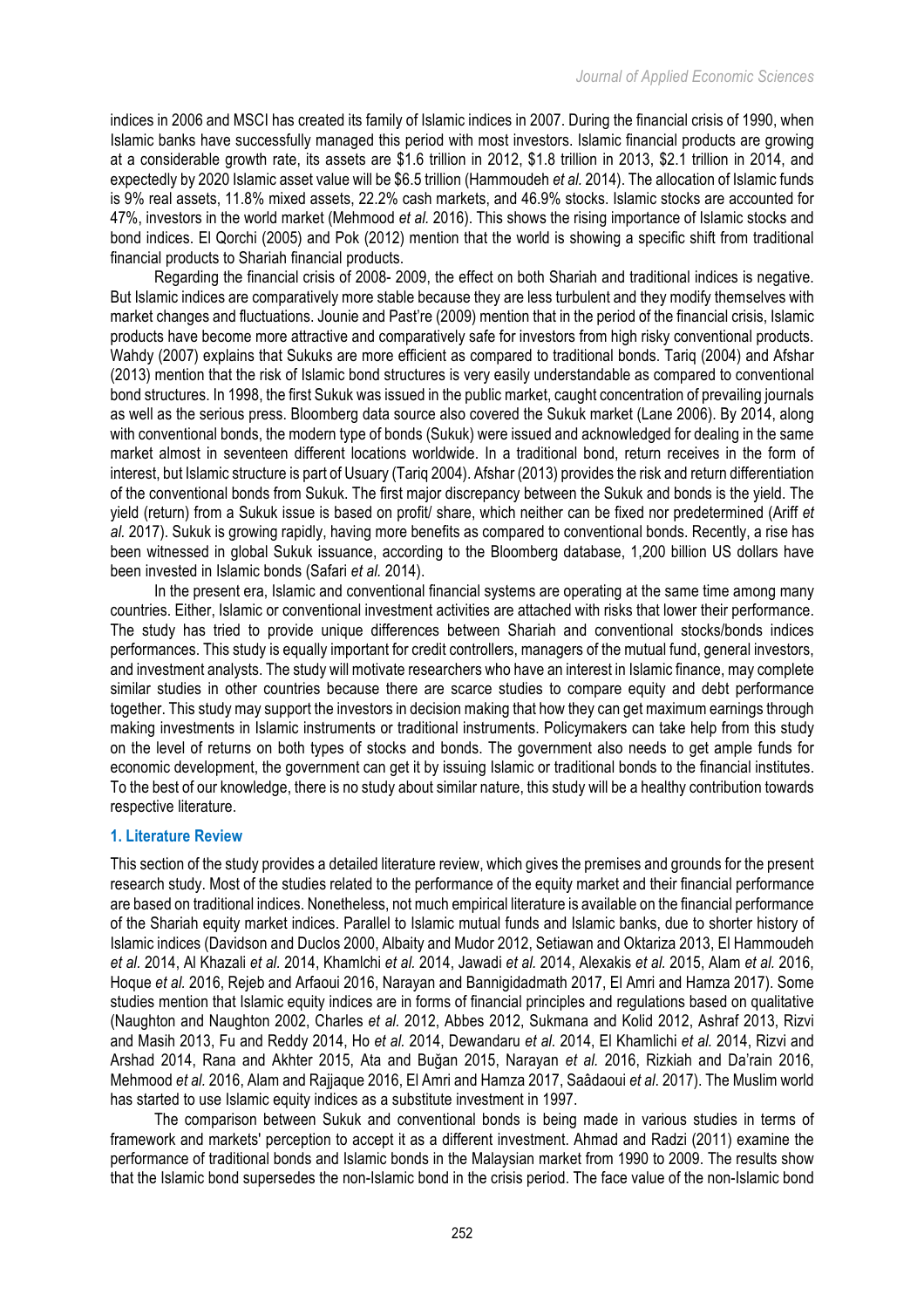is more fluctuated as compared to the Islamic bond. The short-run Islamic bond is less affected by the bad market condition, as the decline in Islamic bond growth is thirty-eight percent, while there is a double change in the growth of non-Islamic bonds. Safari (2011) evaluates that the return on Islamic bonds and conventional bonds from August 2005 to January 2011. The results show that there is a positive relationship between the return of Sukuk and bonds. This demonstrates that the return on Sukuk is more than the conventional bonds. Ramasamy *et al.* (2011) examine the correlation of the Sukuk to sovereign bonds and traditional bonds in the Malaysian market regarding complexity and sensitivity. The findings show that in the case of sensitivity measures, Sukuk is better as compared to traditional bonds. The results confirm that the ratio of risk is less in Sukuk than in traditional bonds. The venture capitalist will enjoy a more rate of return as compared to sovereign bonds, but enjoy less rate of return as compared to traditional bonds. Zin *et al*. (2011) explore the future expectations of Sukuk in the Malaysian market and the advantages and value-added in the Islamic capital market. No doubt, Sukuk is an emerging and promising tool for investors and financiers.

Fathurahman and Fitriati (2013) attempt to investigate the comparison of return between the Islamic and non-Islamic bonds in Indonesia. Ten groups of non-Islamic bonds are compared with the Islamic bonds traded in 2011. The results show that non-Islamic bonds have higher nominal value than Islamic bonds. Non-Islamic bonds have a lower maximum trading price as compare to Islamic bonds and also have a lower risk as compared to Islamic bonds. It is summarized that the mean return of non-Islamic bonds is smaller than the mean return of Islamic bonds. Ariff *et al.* (2013) discuss the average return of Sukuk and traditional bonds in Malaysia from 2005-2011. The results show that Islamic bonds are riskier, so they have a higher return than non-Islamic bonds. Islamic bonds are riskier may be due to the sharing of profits or rent payments to the investors. The Granger causality test shows that there is no interconnection between the returns of Sukuk and non-Islamic bonds. El Mosaid and Boutti (2014) investigate the performance evaluation of the Sukuk and conventional bonds in Malaysia from 2007-2012. Islamic bonds perform better than non-Islamic bonds and results from paired sample t-test explain that yield of Islamic bonds has a maturity of less than a year, which is higher than the conventional bonds. There is no interconnection between the bonds.

Ariff *et al*. (2017) examine the return performance of Sukuk and conventional bonds in Malaysia from 2005- 2014. The return of Sukuk is impressively higher than the conventional bonds. The difference between the return is about 3–25 basis points across the listed debt market. Naifar *et al.* (2017) examine the distinction between the return of conventional bonds and Islamic bonds in monetary and non-monetary unpredictable situations from 2010- 2014. The Findings from this method expressed that Islamic bonds and non-Islamic bonds both affect unpredictable situations, but non-Islamic bonds are more responsive towards the change in the market. It is also found that the presence of Islamic bonds in the portfolio with non-Islamic bonds may reduce the risk-return.

# **2. The Model: Capital Asset Pricing Model (CAMP)**

The Capital Asset Pricing Model model has been used for measuring the analysis of indices' performance. The capital Asset Pricing Model (CAMP) has been developed by Sharpe (1964), Lintner (1965), and Mossin (1966). The CAPM is based on a few assumptions. Firstly, it is believed by investors that over a single time perspective the distribution of return on assets is homogeneous. Secondary, Fama and French (2004) explain that it is also believed by investors to have limitless lending and borrowing at a risk-free rate. Thirdly, imperfections are not expected in financial markets, *i.e.* Components such as cost of transaction and tax are not present. Lastly, financial markets are expected to have perfect competition, which means stock prices cannot be influenced by a single investor. The CAPM can calculate the expected return of an asset with the effect of its risk.

# $E_i = Rf + \beta (Em - Rf)$  (1)

*where*: Ei = expected return of investment; Rf = risk free rate; β = beta of the investment; Em = expected return of market.

Friend and Blume (1970) and Black *et al*. (1972) mention that more (less) risky assets gain lower (higher) returns than anticipated by CAMP Model. If given the presumption by the CAMP is true, then the only important determinant of return of an asset is beta. Many evidences negate with the CAMP model (Basu 1977, Reinganum 1981, Banz 1981, Bhandari 1988). Despite the fact, it CAMP fails in numerous empirical tests, but still it is a useful method in current literature.

The application of econometric tools on financial models is one of the most important aspects of quantitative economic analysis. When we employ the statistical principles on the panel and time-series data, it is required to check whether the variables are stationary or not. So, the first step is to check the stationarity of the variables. This study has used Dickey and Fuller (1981), Philips and Perron (1988), and KPSS unit root tests for this purpose. For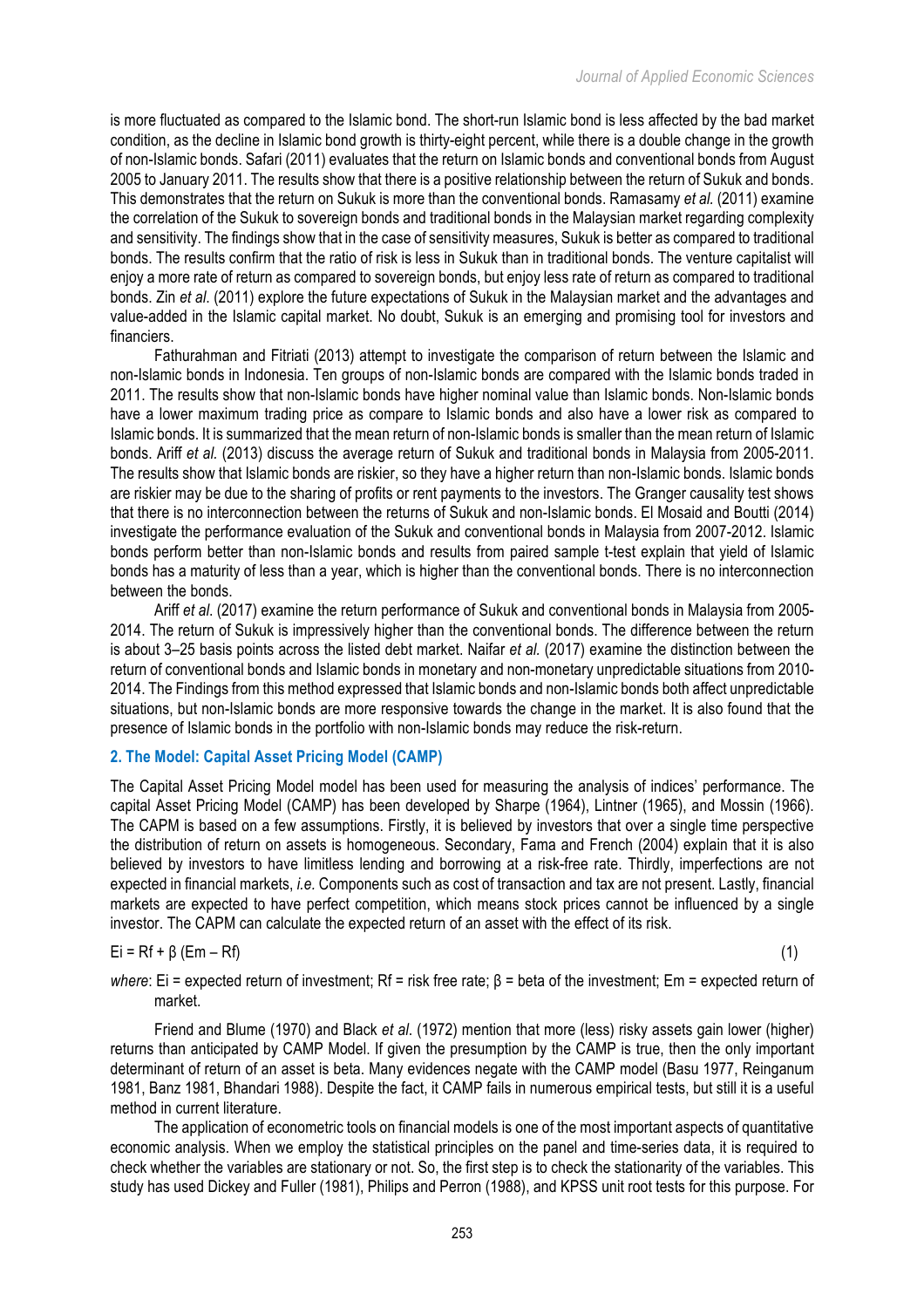measuring the volatility of the selected series ARCH and GARCH models have been applied. Granger causality test (1969) has been used for examining the causal relationship between variables.

# **3. Results and Discussion**

This part of the study presents the findings and discussion based on findings. The basic aim of our study is to examine the difference in returns between Shariah and conventional indices of developed and emerging countries and the return performance of bonds and Sukuk. We have divided our analysis into three parts: before the crisis period, during the crisis, and after the crisis period. The first analysis includes the whole period of the study from 2007 to 2018. Secondly, the pre-crisis period ranges from June 2007 to December 2007, during the crisis period from January 2008 to December 2009, and finally, the period from January 2010 to December 2018 covers the post-crisis period. This study has commenced the results with conventional equity and Islamic equity indices. The results of descriptive statistics of Islamic and traditional index returns of developed countries and emerging countries for the overall sample have been given in Table 1. The results present the mean return, standard deviation, skewness, and kurtosis values for each developed and emerging country. The mean return is positive for both Islamic indices and conventional indices of all selected countries. In emerging countries, the mean return of the Islamic index shows an increasing return as compared to the conventional index. In developed countries except for the USA, the mean return of the Islamic index shows an increasing return as compared to the conventional index. Standard deviation is the key to measure the risk of these indices. In emerging countries, the value of standard deviation is higher for Islamic indices than the conventional indices. In developed countries except for the USA, the value of standard deviation is higher in Islamic indices than the conventional indices. The positive relation between risk and return means that if there is a high risk in the investment, the investor is willing to get the highest return from that investment. In simple words; high risk, high return. Following previous studies of Mookerjee and Yu (1999) and Hussein and Omran (2005) also have the same type of findings. The skewness is negative in emerging countries and developed countries except for the USA, this means that there is left-tailed distribution. In the USA, the results of the skewness are positive which indicates that there is right-tailed distribution. The results from kurtosis in all countries are more than three, which show a leptokurtic distribution in the indices. Simply, this reveals that the tails of the distributions are thicker than the normal distribution.

|                             |            | <b>Developed Countries</b> |            | <b>Emerging Countries</b> |            |            |
|-----------------------------|------------|----------------------------|------------|---------------------------|------------|------------|
|                             | Germany    | <b>UK</b>                  | <b>USA</b> | Malaysia                  | Pakistan   | <b>UAE</b> |
| <b>Conventional Indices</b> |            |                            |            |                           |            |            |
| Mean                        | 0.02158    | 0.02414                    | 0.03230    | 0.01944                   | 0.02671    | 0.01149    |
| Std. Deviation              | 1.37006    | 1.18212                    | 1.24042    | 0.74883                   | 1.36662    | 1.70063    |
| <b>Skewness</b>             | $-0.17587$ | $-0.05396$                 | 0.12137    | $-0.76242$                | $-0.31350$ | $-0.12801$ |
| Kurtosis                    | 9.76792    | 11.16237                   | 14.15010   | 16.75839                  | 8.47509    | 20.33616   |
| Islamic Indices             |            |                            |            |                           |            |            |
| Mean                        | 0.02313    | 0.02977                    | 0.02812    | 0.02787                   | 0.03595    | 0.02017    |
| Std. Deviation              | 1.37819    | 1.21807                    | 1.17264    | 0.78323                   | 1.41376    | 1.91766    |
| Skewness                    | $-0.32111$ | $-0.14449$                 | 0.05303    | $-0.56392$                | $-0.02644$ | $-0.15313$ |
| Kurtosis                    | 13.70959   | 10.39317                   | 15.20132   | 15.56814                  | 6.23563    | 17.58998   |

Table 1. Summary statistics of Islamic and Conventional Indices (overall period)

Table 2 presents the descriptive statistic of the Islamic indices and conventional indices during the pre-crisis period. The results show that the mean return of developed countries is higher for Islamic indices than conventional indices. In emerging countries, the mean return of Islamic indices is higher than the conventional indices except for Pakistan. This difference may have happened because Pakistan is at the early stages of investment in Islamic stocks. The value of the standard deviation of the Islamic indices is higher in developed countries as compared to the conventional indices. The results of standard deviation are higher in emerging countries for the Islamic indices than the conventional indices except for Pakistan. The skewness is negative in both developed and emerging countries. In all countries, results from kurtosis are more than three, which means that there is a leptokurtic distribution in the indices.

Table 3 presents the descriptive statistics during a period of crisis for both emerging and developed countries. The results show that the developed countries have negative mean returns during the financial crisis period. The emerging countries have the negative mean return of Islamic indices, except Malaysia, this shows that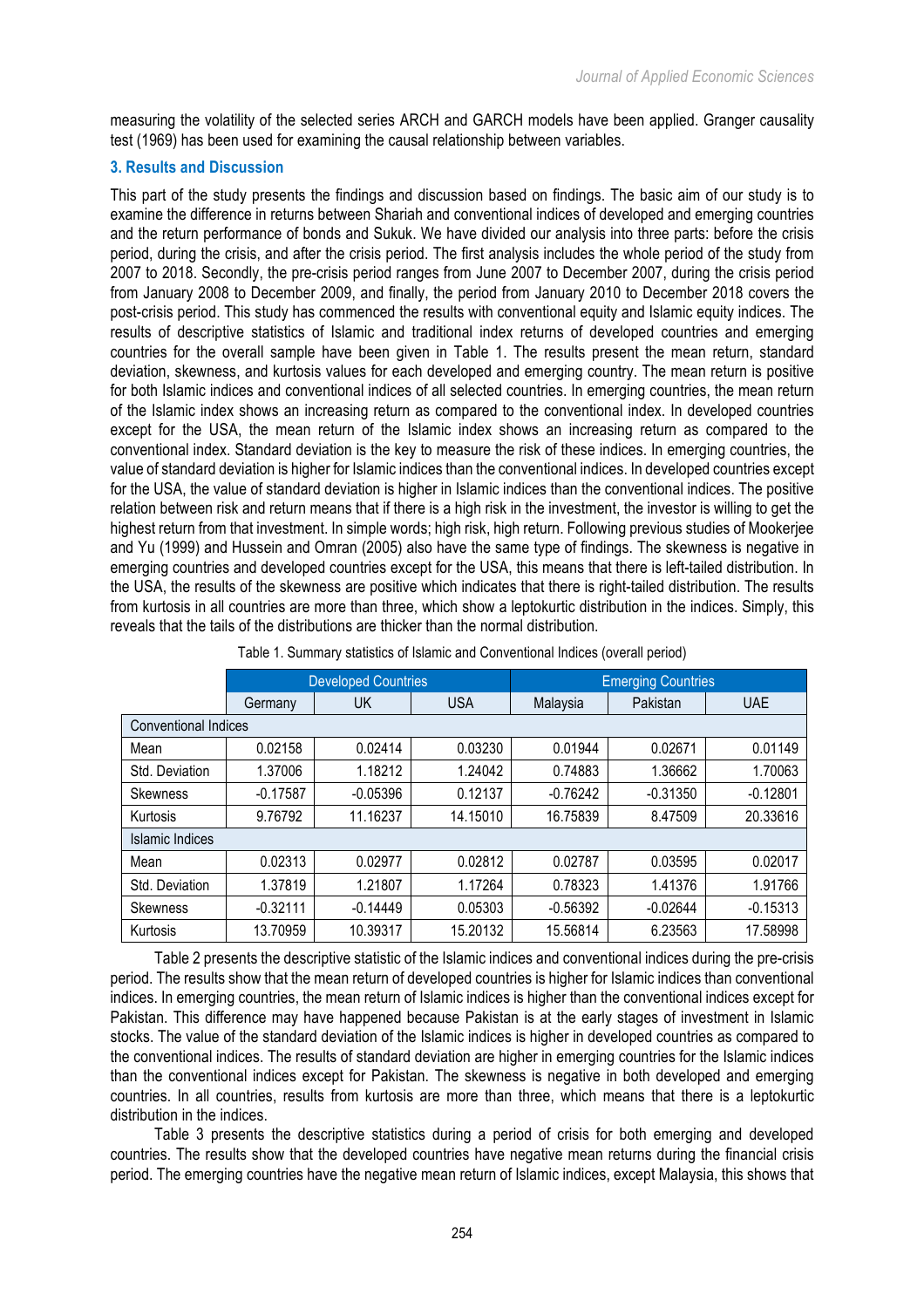the Malaysian economy survives better than the other countries. The return is not high but still, it has a positive value. During the crisis period, the Shariah indices show a high return as compared to the conventional indices in both developed and emerging countries, but Islamic indices were less risky than the conventional indices. The skewness is negative in developed and emerging countries. The results from kurtosis are more than three, which means that there is a leptokurtic distribution in both indices during the crisis period.

|                             | <b>Developed Countries</b> |            |            | <b>Emerging Countries</b> |            |            |  |
|-----------------------------|----------------------------|------------|------------|---------------------------|------------|------------|--|
|                             | Germany                    | UK         | <b>USA</b> | Malaysia                  | Pakistan   | <b>UAE</b> |  |
| <b>Conventional Indices</b> |                            |            |            |                           |            |            |  |
| Mean                        | 0.02957                    | 0.02842    | 0.02176    | 0.06985                   | 0.03221    | 0.11393    |  |
| Std. Deviation              | 1.04707                    | 1.25794    | 1.15312    | 1.02807                   | 1.38323    | 1.26600    |  |
| <b>Skewness</b>             | $-0.12957$                 | $-0.21462$ | $-0.18020$ | $-0.01107$                | $-0.83060$ | $-0.06830$ |  |
| Kurtosis                    | 3.02068                    | 3.70397    | 3.28832    | 5.88525                   | 4.80934    | 4.17480    |  |
| Islamic Indices             |                            |            |            |                           |            |            |  |
| Mean                        | 0.03127                    | 0.03219    | 0.02344    | 0.10115                   | 0.02508    | 0.18784    |  |
| Std. Deviation              | 1.18522                    | 1.27400    | 1.19065    | 1.15668                   | 1.32570    | 1.41145    |  |
| Skewness                    | $-0.10236$                 | $-0.22305$ | $-0.32009$ | $-0.23102$                | $-1.02708$ | $-0.13617$ |  |
| Kurtosis                    | 3.36010                    | 3.67419    | 3.07603    | 4.35220                   | 5.55728    | 5.81076    |  |

Table 2. Summary statistics of Islamic and Conventional Indices pre-crisis period

Table 3. Summary statistics of Islamic and Conventional Indices during crisis period

|                             | <b>Developed Countries</b> |            |            | <b>Emerging Countries</b> |            |            |
|-----------------------------|----------------------------|------------|------------|---------------------------|------------|------------|
|                             | Germany                    | UK         | <b>USA</b> | Malaysia                  | Pakistan   | <b>UAE</b> |
| <b>Conventional Indices</b> |                            |            |            |                           |            |            |
| Mean                        | $-0.04618$                 | $-0.02441$ | $-0.01671$ | $-0.00756$                | $-0.04013$ | $-0.14450$ |
| Std. Deviation              | 2.14660                    | 1.97872    | 1.95162    | 1.26809                   | 2.30932    | 2.89190    |
| <b>Skewness</b>             | $-0.52411$                 | $-0.16802$ | $-0.07990$ | $-0.88529$                | $-0.25286$ | $-0.02420$ |
| Kurtosis                    | 8.23150                    | 7.43098    | 7.77952    | 12.18907                  | 5.43185    | 11.59807   |
| Islamic Indices             |                            |            |            |                           |            |            |
| Mean                        | $-0.02791$                 | $-0.02098$ | $-0.00964$ | 0.01141                   | $-0.02846$ | $-0.11032$ |
| Std. Deviation              | 2.06822                    | 1.93467    | 1.91434    | 1.14286                   | 2.22042    | 2.41582    |
| <b>Skewness</b>             | $-0.69313$                 | $-0.30397$ | $-0.28173$ | $-0.73878$                | $-0.06499$ | $-0.12005$ |
| Kurtosis                    | 11.48054                   | 7.84950    | 9.84165    | 10.99694                  | 4.66220    | 9.35412    |

Table 4 presents the descriptive statistics post-crisis period in the case of all selected countries, the mean return is positive for both Islamic and conventional indices. Moreover, in emerging countries, the mean return is higher for Islamic indices as compared to the conventional indices. For developed countries, Islamic indices have a higher mean return as compared to conventional indices, except for the USA. During this period, the standard deviation has decreased as compared to the crisis period, because the standard deviation is higher in the crisis period. The standard deviation of Islamic indices is higher in developed countries as compared to the conventional indices except for the USA. In emerging countries, Islamic indices show a higher risk as compared to conventional indices. Skewness is negative in both developed and emerging countries suggests that the distribution has more tail on the left side. In all countries, the results from kurtosis are more than three, which means that there is a leptokurtic distribution in the indices.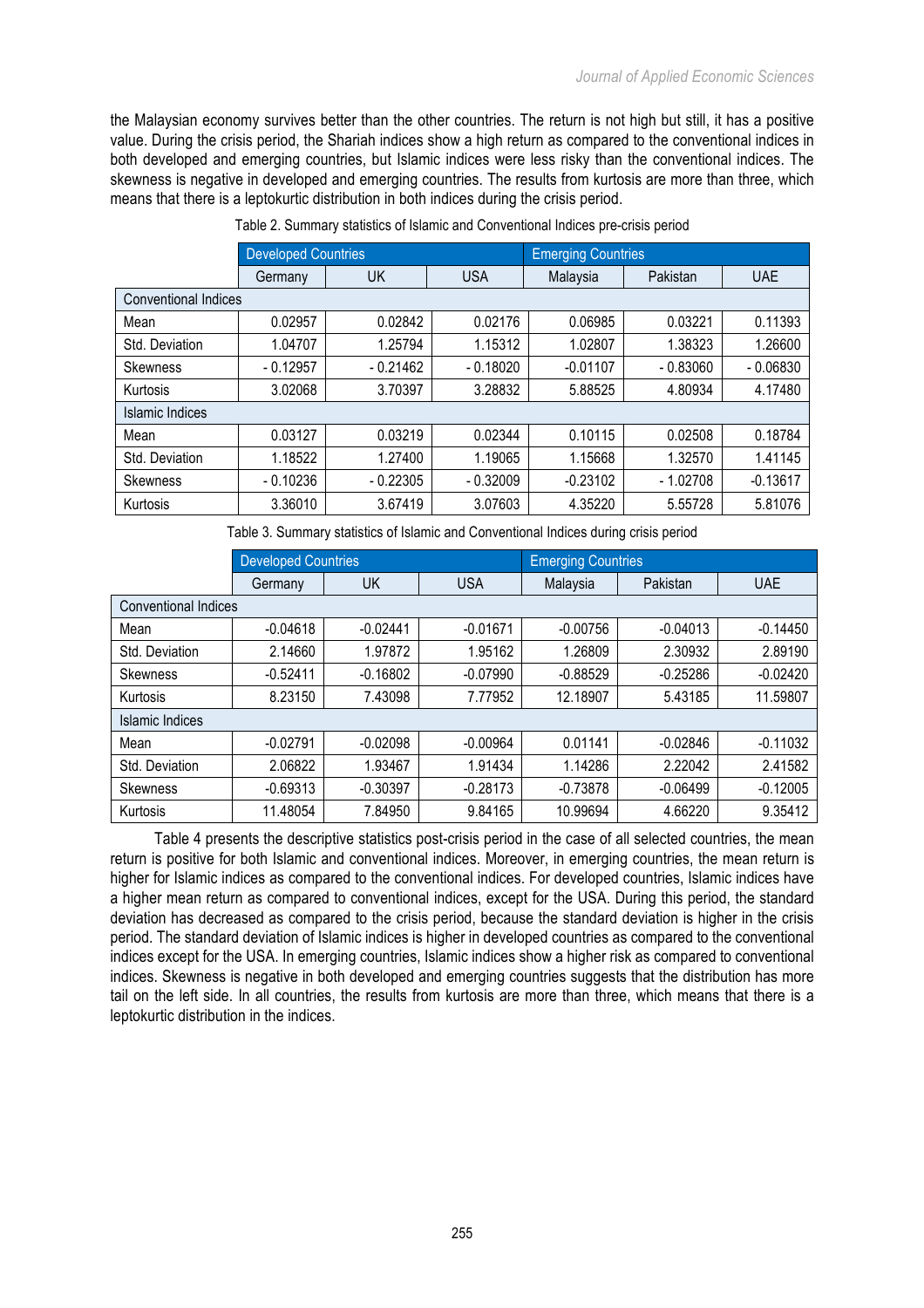|                      |            | <b>Developed Countries</b> |            |            | <b>Emerging Countries</b> |            |
|----------------------|------------|----------------------------|------------|------------|---------------------------|------------|
|                      | Germany    | UK                         | <b>USA</b> | Malaysia   | Pakistan                  | UAE        |
| Conventional Indices |            |                            |            |            |                           |            |
| Mean                 | 0.03295    | 0.02746                    | 0.04676    | 0.02283    | 0.03270                   | 0.03762    |
| Std. Deviation       | 1.16430    | 0.92794                    | 0.93996    | 0.57808    | 1.08371                   | 1.32423    |
| <b>Skewness</b>      | $-0.18923$ | $-0.10978$                 | $-0.40146$ | $-0.31317$ | $-0.05785$                | $-0.00903$ |
| Kurtosis             | 5.65418    | 5.63625                    | 7.71711    | 6.69285    | 5.02013                   | 12.30956   |
| Islamic Indices      |            |                            |            |            |                           |            |
| Mean                 | 0.03319    | 0.03043                    | 0.03855    | 0.02559    | 0.03844                   | 0.03995    |
| Std. Deviation       | 1.18160    | 1.01671                    | 0.91724    | 0.58997    | 1.36299                   | 1.52462    |
| <b>Skewness</b>      | $-0.20645$ | $-0.11466$                 | $-0.33150$ | $-0.22003$ | $-0.12815$                | $-0.36496$ |
| Kurtosis             | 5.16525    | 5.01793                    | 6.95205    | 6.56988    | 5.16656                   | 12.15723   |

Table 4. Summary statistics of Islamic and Conventional Indices post crisis period

The results of the descriptive statistic of bonds and Sukuk of developed and emerging countries are shown in Table 5. All countries have a positive mean return for bonds and Sukuk except the USA who has a negative mean value. The mean of Sukuk is higher than the mean of bonds in emerging countries, but in developed countries bonds mean is higher than Sukuk's mean. A lack of awareness around the Sukuk instruments' may have been attributed to limited use within developed countries. Maybe this will be the main reason for low return in Sukuk, as the major investment in Sukuk by developed countries has started in late 2014. Normally, the risk is measured by standard deviation, the results show that the standard deviation of Malaysian Sukuk is higher and the investors have higher expected profit. UAE has the same results as the Malaysian market, but the risk and return of the bonds for all developed countries are higher than Sukuk's results. The skewness is negative for bonds and Sukuk of all selected countries except Malaysia; this reveals that the distribution is tailed on the left side. For all countries, kurtosis values are more than three, which means that there is a leptokurtic distribution in the indices. This shows that the tails of the distributions are thicker than the normal distribution. We have skipped the bonds data of Pakistan because, for comparison, we do not have the data of Sukuk in Bloomberg.

|                 |            | <b>Developed Countries</b> |            | <b>Emerging Countries</b> |          |            |
|-----------------|------------|----------------------------|------------|---------------------------|----------|------------|
|                 | Germany    | UK                         | <b>USA</b> | Malaysia                  | Pakistan | <b>UAE</b> |
| <b>BONDS</b>    |            |                            |            |                           |          |            |
| Mean            | 0.01556    | 0.01859                    | 0.01664    | 0.01194                   |          | 0.00992    |
| Std. Dev.       | 0.24214    | 0.44812                    | 0.12180    | 0.36329                   |          | 0.10507    |
| <b>Skewness</b> | $-0.37142$ | $-0.19026$                 | $-0.23604$ | 1.20009                   |          | $-0.37203$ |
| Kurtosis        | 5.68226    | 4.93785                    | 5.13186    | 15.08531                  |          | 11.66975   |
| <b>SUKUK</b>    |            |                            |            |                           |          |            |
| Mean            | 0.00134    | 0.00155                    | $-0.00217$ | 1.12727                   |          | 0.01168    |
| Std. Dev.       | 0.03162    | 0.03994                    | 0.02591    | 4.15471                   |          | 0.10748    |
| Skewness        | $-5.06280$ | $-5.84415$                 | $-1.01818$ | 13.12526                  |          | $-1.43855$ |
| Kurtosis        | 31.14339   | 32.56820                   | 21.69031   | 61.38300                  |          | 14.57800   |

Table 5. Summary statistics of bonds and Sukuk for developed and emerging countries

Unit root test results have been given in Table 6. These results are explaining the unit root problem of conventional and Islamic equity in the case of a complete sample. This study has applied Augmented Dickey-Fuller, Phillips Perron, and Kwiatkowski Phillips Schmidt Shin tests. The results show that all variables of developed countries and emerging countries are non-stationary at level, but they become stationary when we apply the first difference. This shows that variables are integrated at I (1), not at I(0).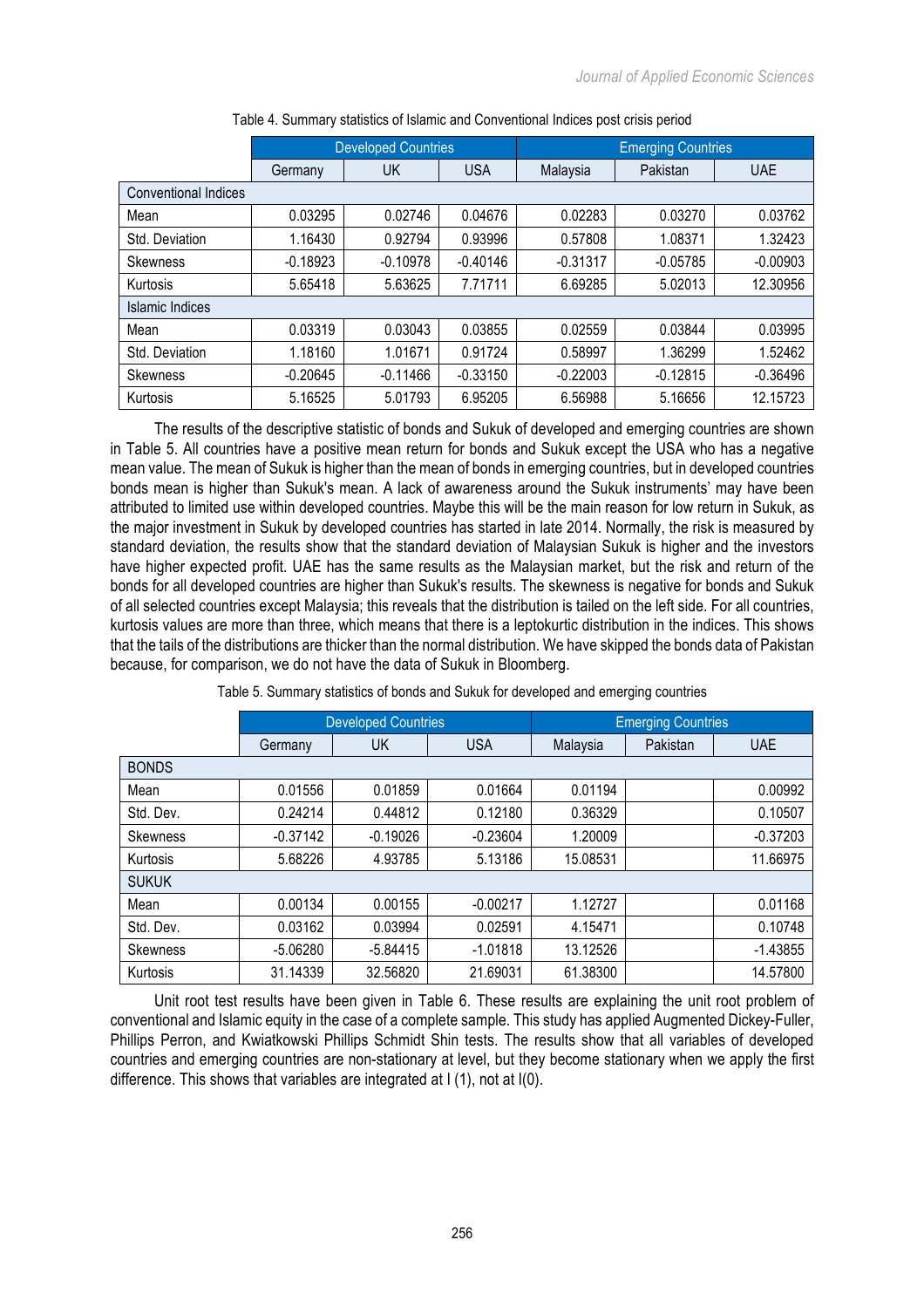|                                            | <b>At Level</b>                           |             |             | At First difference |             |             |  |
|--------------------------------------------|-------------------------------------------|-------------|-------------|---------------------|-------------|-------------|--|
| Variable                                   | <b>ADF</b>                                | PP          | <b>KPSS</b> | <b>ADF</b>          | PP          | <b>KPSS</b> |  |
| Conventional Indices (Developed Countries) |                                           |             |             |                     |             |             |  |
| <b>CONGER</b>                              | $-0.953132$                               | $-0.91465$  | 5.856995    | $-54.7298$          | -54.76645   | 0.150671    |  |
| <b>CONUK</b>                               | $-0.809892$                               | $-0.684278$ | 6.256455    | $-56.03471$         | $-56.28007$ | 0.099413    |  |
| <b>CONUSA</b>                              | 0.045590                                  | 0.283597    | 6.008702    | $-56.97119$         | -57.68795   | 0.31933     |  |
|                                            | Islamic Indices (Developed Countries)     |             |             |                     |             |             |  |
| <b>ISGER</b>                               | $-1.102255$                               | $-1.094018$ | 5.954033    | -54.91968           | $-54.92101$ | 0.103799    |  |
| <b>ISUK</b>                                | $-0.736865$                               | $-0.657859$ | 6.008702    | -56.03667           | $-56.10319$ | 0.0559      |  |
| <b>ISUSA</b>                               | $-0.448182$                               | $-0.279559$ | 6.567180    | $-56.87513$         | $-57.45447$ | 0.127942    |  |
|                                            | Conventional Indices (Emerging Countries) |             |             |                     |             |             |  |
| CONMAL                                     | $-0.8995$                                 | $-0.906155$ | 6.091918    | $-50.36487$         | $-50.32586$ | 0.085735    |  |
| <b>CONPAK</b>                              | $-1.052545$                               | $-1.047933$ | 6.030069    | -46.56723           | $-46.5602$  | 0.153977    |  |
| CONUAE                                     | $-1.368911$                               | $-1.369346$ | 2.29022     | $-51.19479$         | $-51.18355$ | 0.212463    |  |
|                                            | Islamic Indices (Emerging Countries)      |             |             |                     |             |             |  |
| <b>ISMAL</b>                               | $-0.964105$                               | $-0.978496$ | 6.478821    | -50.96687           | $-50.96241$ | 0.129001    |  |
| <b>ISPAK</b>                               | $-1.266785$                               | $-1.251645$ | 6.069436    | -47.09334           | -47.04597   | 0.115074    |  |
| <b>ISUAE</b>                               | $-1.942958$                               | $-1.998795$ | 1.267743    | -53.69697           | $-54.00401$ | 0.250254    |  |
| 5% level of significance                   |                                           |             |             |                     |             |             |  |

# Table 6. Unit Root Test (overall period)

# Table 7. Unit Root Test (Pre-Crisis period)

|                                            |                                           | <b>At Level</b> |             | At First difference |             |             |
|--------------------------------------------|-------------------------------------------|-----------------|-------------|---------------------|-------------|-------------|
| Variable                                   | <b>ADF</b>                                | PP              | <b>KPSS</b> | <b>ADF</b>          | <b>PP</b>   | <b>KPSS</b> |
| Conventional Indices (Developed Countries) |                                           |                 |             |                     |             |             |
| <b>CONGER</b>                              | $-2.172531$                               | $-2.278171$     | 0.209643    | $-12.47945$         | $-12.47922$ | 0.076361    |
| <b>CONUK</b>                               | $-2.845372$                               | $-2.76335$      | 0.158548    | $-13.85606$         | $-14.0651$  | 0.064777    |
| <b>CONUSA</b>                              | $-2.93792$                                | $-2.750786$     | 0.11875     | $-14.66963$         | $-14.67692$ | 0.04772     |
|                                            | Islamic Indices (Developed Countries)     |                 |             |                     |             |             |
| <b>ISGER</b>                               | $-1.388235$                               | $-1.466062$     | 0.769563    | $-11.641$           | $-11.65569$ | 0.101678    |
| <b>ISUK</b>                                | $-1.890292$                               | $-1.795878$     | 0.666734    | $-13.71906$         | $-13.80354$ | 0.068205    |
| <b>ISUSA</b>                               | $-2.503479$                               | $-2.269901$     | 0.547399    | -14.99355           | $-15.05358$ | 0.047940    |
|                                            | Conventional Indices (Emerging Countries) |                 |             |                     |             |             |
| CONMAL                                     | $-0.999255$                               | $-1.155358$     | 0.577389    | $-10.69729$         | $-10.64028$ | 0.135983    |
| <b>CONPAK</b>                              | $-1.443208$                               | $-1.733632$     | 0.309671    | $-11.06784$         | $-11.35943$ | 0.081262    |
| CONUAE                                     | 0.337914                                  | 0.016323        | 0.974323    | $-10.32982$         | $-10.43153$ | 0.322363    |
|                                            | Islamic Indices (Emerging Countries)      |                 |             |                     |             |             |
| <b>ISMAL</b>                               | $-0.103007$                               | $-0.071544$     | 1.072195    | $-10.58559$         | $-10.47263$ | 0.239368    |
| <b>ISPAK</b>                               | $-1.503325$                               | $-1.745408$     | 0.302664    | $-11.4022$          | $-11.61005$ | 0.085257    |
| <b>ISUAE</b>                               | 0.766603                                  | 0.747676        | 1.193330    | $-10.67995$         | $-10.5983$  | 0.334092    |
| 5% level of significance                   |                                           |                 |             |                     |             |             |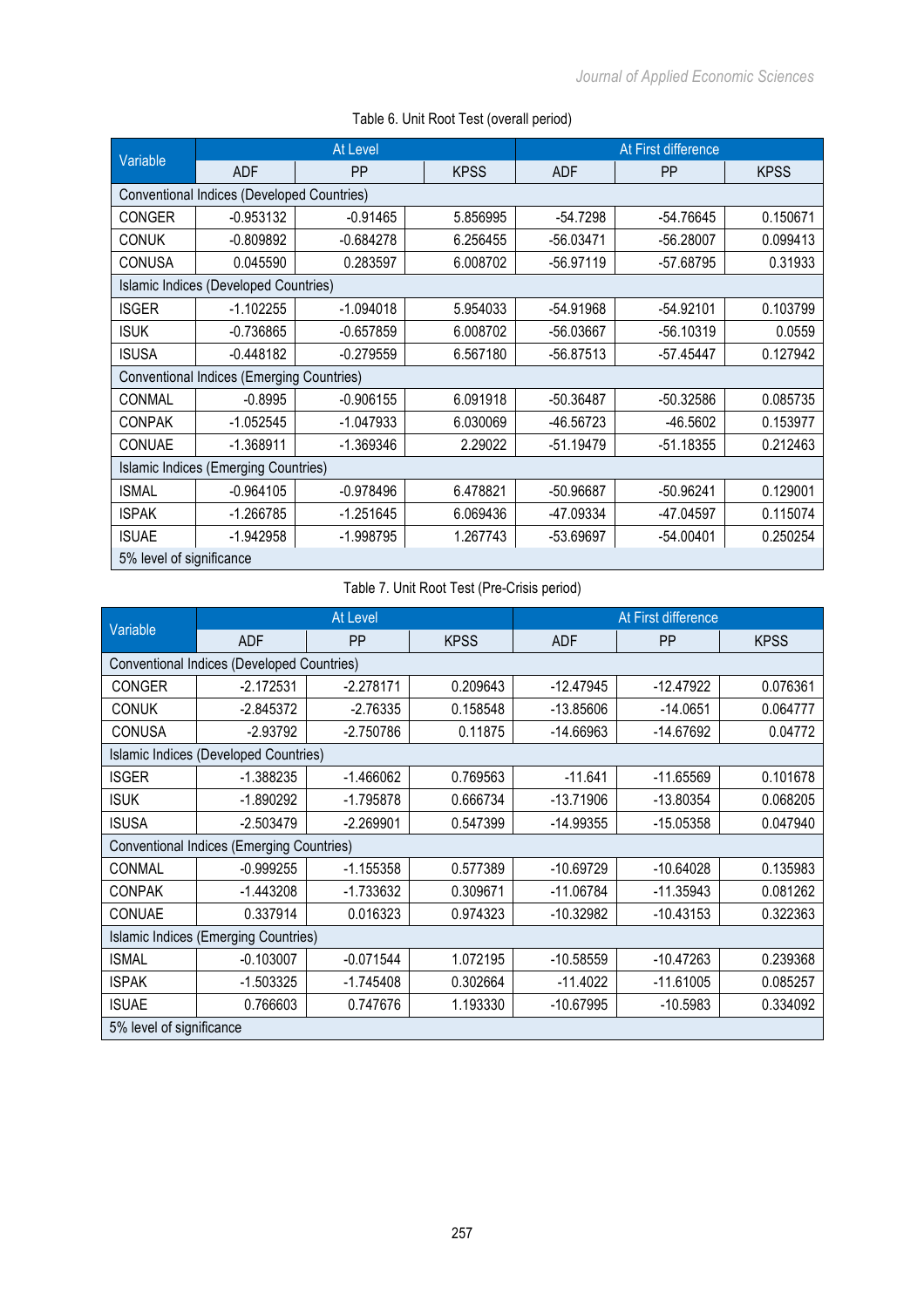|                                            |                                                                      | At Level    |             | At First difference |             |             |
|--------------------------------------------|----------------------------------------------------------------------|-------------|-------------|---------------------|-------------|-------------|
| Variable                                   | <b>ADF</b>                                                           | <b>PP</b>   | <b>KPSS</b> | <b>ADF</b>          | <b>PP</b>   | <b>KPSS</b> |
| Conventional Indices (Developed Countries) |                                                                      |             |             |                     |             |             |
| <b>CONGER</b>                              | $-2.419127$                                                          | $-2.43061$  | 1.727005    | $-24.24362$         | $-24.28642$ | 0.484803    |
| <b>CONUK</b>                               | $-1.871821$                                                          | $-1.787496$ | 1.01836     | $-24.98235$         | $-25.05595$ | 0.408577    |
| <b>CONUSA</b>                              | $-1.657459$                                                          | $-1.762739$ | 1.536159    | -19.3973            | $-26.63252$ | 0.422124    |
|                                            | Islamic Indices (Developed Countries)                                |             |             |                     |             |             |
| <b>ISGER</b>                               | $-2.081731$                                                          | $-2.072016$ | 1.499972    | $-23.26808$         | $-23.30133$ | 0.447978    |
| <b>ISUK</b>                                | $-1.716335$                                                          | $-1.617697$ | 0.646649    | $-25.31293$         | $-25.32062$ | 0.306246    |
| <b>ISUSA</b>                               | $-1.646937$<br>1.349194<br>$-1.460209$<br>$-19.93217$<br>$-26.68874$ |             |             |                     | 0.349053    |             |
|                                            | <b>Conventional Indices (Emerging Countries)</b>                     |             |             |                     |             |             |
| CONMAL                                     | $-1.365034$                                                          | $-1.412736$ | 0.750574    | $-21.53995$         | $-21.63936$ | 0.792801    |
| <b>CONPAK</b>                              | $-1.149301$                                                          | $-1.262589$ | 1.795099    | $-18.36077$         | -18.65287   | 0.283214    |
| CONUAE                                     | $-1.552606$                                                          | $-1.468553$ | 2.206233    | $-20.48033$         | -20.41385   | 0.384094    |
|                                            | Islamic Indices (Emerging Countries)                                 |             |             |                     |             |             |
| <b>ISMAL</b>                               | $-1.641943$                                                          | $-1.664677$ | 0.925815    | $-22.04996$         | $-22.13314$ | 0.600765    |
| <b>ISPAK</b>                               | $-1.006772$                                                          | $-1.093924$ | 1.515629    | $-20.75562$         | $-20.82171$ | 0.269279    |
| <b>ISUAE</b>                               | $-1.681568$                                                          | $-1.682598$ | 2.362661    | $-22.99071$         | $-22.99015$ | 0.422901    |
| 5% level of significance                   |                                                                      |             |             |                     |             |             |

# Table 8. Unit Root Test during crisis period

The results of Table 7, 8, and 9 show that the results of all three tests *i.e.* Augmented Dickey-Fuller, Phillips Perron and Kwiatkowski Phillips Schmidt Shin are showing non-stationary series for all the sub-periods (pre-crisis, during crisis, and post-crisis). But all the selected variables are stationary at first difference.

|                                                  | At Level    |             |             | At First difference |             |             |
|--------------------------------------------------|-------------|-------------|-------------|---------------------|-------------|-------------|
| <b>Variable</b>                                  | <b>ADF</b>  | <b>PP</b>   | <b>KPSS</b> | <b>ADF</b>          | PP          | <b>KPSS</b> |
| Conventional Indices (Developed Countries)       |             |             |             |                     |             |             |
| <b>CONGER</b>                                    | $-1.440096$ | $-1.4233$   | 5.536973    | -47.4444            | -47.46251   | 0.1011      |
| <b>CONUK</b>                                     | $-1.308387$ | $-1.236192$ | 5.466602    | -47.69169           | -47.92841   | 0.041541    |
| <b>CONUSA</b>                                    | $-0.689239$ | $-0.593185$ | 5.741537    | $-48.4139$          | -49.1378    | 0.058088    |
| Islamic Indices (Developed Countries)            |             |             |             |                     |             |             |
| <b>ISGER</b>                                     | $-1.533195$ | $-1.517076$ | 5.397411    | -48.23178           | $-48.25513$ | 0.117358    |
| <b>ISUK</b>                                      | $-0.956902$ | $-0.902625$ | 4.887782    | -47.95814           | -48.01609   | 0.040101    |
| <b>ISUSA</b>                                     | $-1.105635$ | $-1.042855$ | 5.725241    | -48.14364           | -48.69933   | 0.054646    |
| <b>Conventional Indices (Emerging Countries)</b> |             |             |             |                     |             |             |
| CONMAL                                           | $-2.103607$ | $-2.125943$ | 4.81022     | $-44.13122$         | -43.989     | 0.147356    |
| <b>CONPAK</b>                                    | $-1.664091$ | $-1.662499$ | 5.137577    | -41.29915           | $-41.30541$ | 0.270533    |
| CONUAE                                           | $-1.27895$  | $-1.314741$ | 4.178656    | -46.58488           | -46.61477   | 0.139663    |
| Islamic Indices (Emerging Countries)             |             |             |             |                     |             |             |
| <b>ISMAL</b>                                     | $-1.765674$ | $-1.776633$ | 5.287975    | -44.58999           | -44.55726   | 0.252965    |
| <b>ISPAK</b>                                     | $-1.966059$ | -1.977448   | 4.405691    | -41.34342           | -41.27624   | 0.206773    |
| <b>ISUAE</b>                                     | $-1.440037$ | $-1.507724$ | 3.605545    | -47.47011           | -47.51175   | 0.096307    |
| 5% level of significance                         |             |             |             |                     |             |             |

### Table 9. Unit Root Test post crisis period)

Table 10 presents unit root rests for bonds and Sukuk for the whole sample. The results of ADF, PP, and KPSS express that all variables of developed countries and emerging countries are non-stationary at level, but at the first difference, all the variables become stationary. We use stationary data for our results. We have skipped the bonds data of Pakistan because, for comparison, we do not have the data of Sukuk in Bloomberg.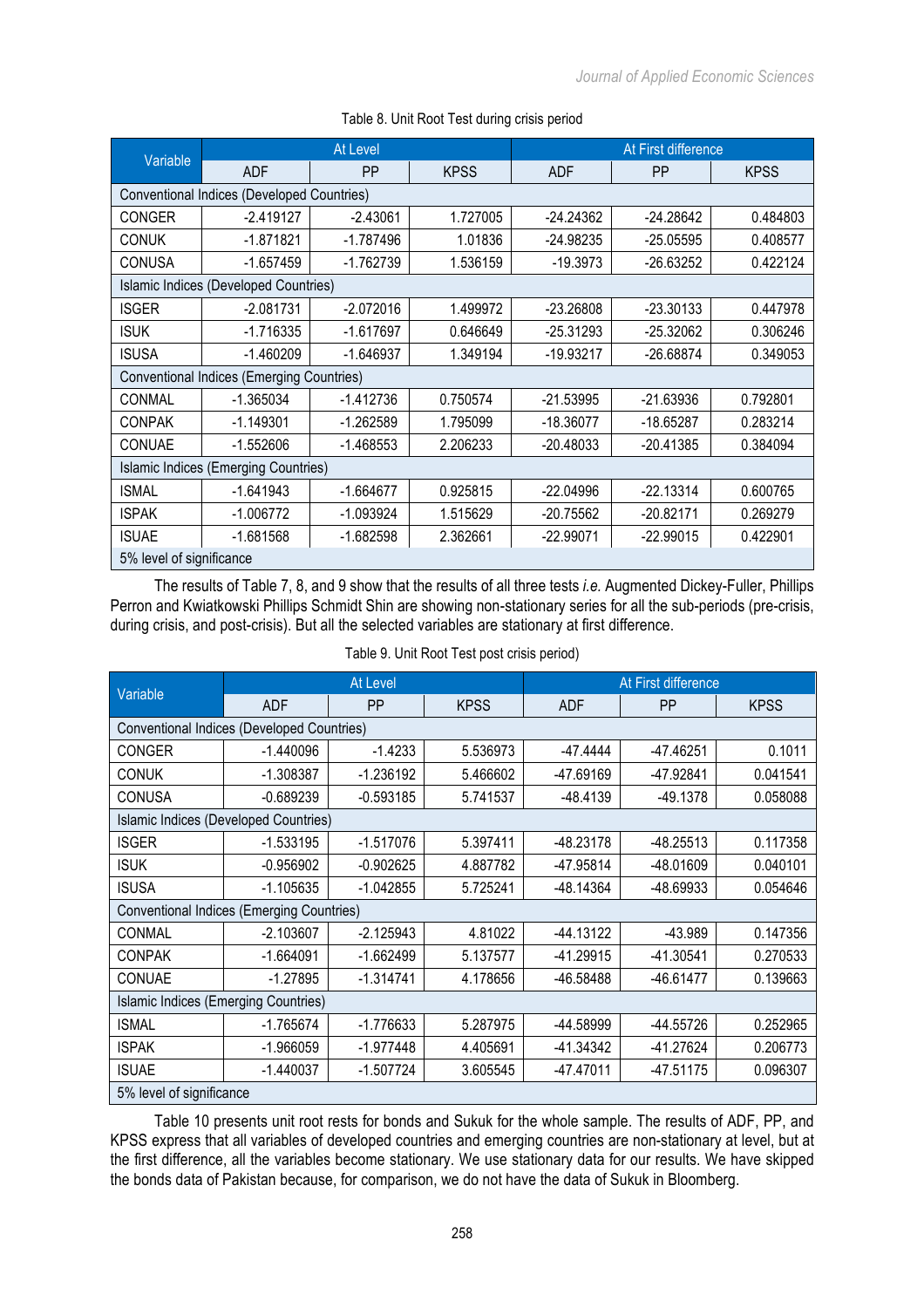| Variable                           | At Level    |             |             | At First difference |             |             |  |
|------------------------------------|-------------|-------------|-------------|---------------------|-------------|-------------|--|
|                                    | <b>ADF</b>  | <b>PP</b>   | <b>KPSS</b> | <b>ADF</b>          | <b>PP</b>   | <b>KPSS</b> |  |
| <b>Bonds (Developed Countries)</b> |             |             |             |                     |             |             |  |
| <b>BDGER</b>                       | $-2.580437$ | $-2.627044$ | 3.554139    | $-32.15458$         | $-32.14097$ | 0.102653    |  |
| <b>BDUK</b>                        | $-2.143393$ | $-2.053382$ | 3.386386    | $-34.46759$         | $-33.41793$ | 0.104708    |  |
| <b>BDUSA</b>                       | $-2.478837$ | $-2.859436$ | 3.520161    | $-35.32956$         | $-39.01504$ | 0.113604    |  |
| <b>Sukuk (Developed Countries)</b> |             |             |             |                     |             |             |  |
| SKGER                              | 0.129911    | 0.188275    | 3.190392    | $-48.7545$          | -47.04629   | 0.113239    |  |
| <b>SKUK</b>                        | $-3.4355$   | $-5.0747$   | 2.66883     | $-29.19365$         | $-32.27377$ | 0.125628    |  |
| <b>SKUSA</b>                       | $-3.336287$ | -4.38254    | 1.701863    | $-30.26641$         | $-39.64419$ | 0.043798    |  |
| <b>Bonds (Emerging Countries)</b>  |             |             |             |                     |             |             |  |
| <b>BDMAL</b>                       | $-1.318483$ | $-1.311771$ | 3.299456    | $-38.0703$          | $-37.2891$  | 0.051348    |  |
| <b>BDPAK</b>                       | $-1.60248$  | $-1.489506$ | 3.748611    | $-31.7627$          | $-35.27363$ | 0.145805    |  |
| <b>BDUAE</b>                       | $-1.252591$ | $-1.301474$ | 3.662718    | $-35.62374$         | $-32.01805$ | 0.058899    |  |
| <b>Sukuk (Emerging Countries)</b>  |             |             |             |                     |             |             |  |
| <b>SKMAL</b>                       | $-1.499128$ | $-1.51588$  | 4.233881    | $-41.73311$         | $-41.3112$  | 0.158455    |  |
| <b>SKPAK</b>                       |             |             |             |                     |             |             |  |
| <b>SKUAE</b>                       | $-1.600217$ | $-1.554754$ | 4.157781    | $-35.26375$         | $-35.31805$ | 0.192151    |  |
| 5% level of significance           |             |             |             |                     |             |             |  |

## Table 10. Unit Root Test Bonds and Sukuk

This part of the study presents the Breusch Pagan ARCH test or ARCH LM test are selected for checking the existence of heteroskedasticity. This study has applied ARCH LM and confirmed that the null hypothesis of the ARCH test is rejected. It is then clear that better results will be provided by the ARCH-GARCH model. After that, it is to configure that volatility on conventional equity and Islamic equity indices is affected or not. The results of ARCH-GARCH have been given in Table 11 and Table 12.

| Table 11. ARCH-GARCH Model of Developed Countries Equity Indices (Conventional &Islamic) |  |
|------------------------------------------------------------------------------------------|--|
|                                                                                          |  |

|                                          |             |             | <b>METHOD: ML - ARCH</b>                 |             |             |  |
|------------------------------------------|-------------|-------------|------------------------------------------|-------------|-------------|--|
| Dependent Variable: CONGER               |             |             | Dependent Variable: ISGER                |             |             |  |
| Convergence achieved after 24 iterations |             |             | Convergence achieved after 35 iterations |             |             |  |
| Mean Equation                            | Coefficient | Probability | <b>Mean Equation</b>                     | Coefficient | Probability |  |
| C                                        | 0.03176     | 0.69970     | C                                        | 0.05359     | 0.48190     |  |
| DC                                       | $-0.04684$  | 0.69260     | DC                                       | $-0.03259$  | 0.76130     |  |
| PC                                       | 0.02385     | 0.78000     | PC                                       | 0.02013     | 0.97870     |  |
| Variance Equation                        |             |             | Variance Equation                        |             |             |  |
| С                                        | 0.93747     | 0.00000     | С                                        | 0.83051     | 0.00000     |  |
| <b>RESID(-1)^2</b>                       | 0.21405     | 0.00000     | RESID(-1) <sup>^2</sup>                  | 0.22471     | 0.00000     |  |
| DC                                       | 2.57387     | 0.04106     | DC                                       | 0.56298     | 0.06920     |  |
| PC                                       | 0.65184     | 0.03919     | PC                                       | 0.50463     | 0.05107     |  |
| R squared                                | 0.17052     |             | R squared                                | 0.14035     |             |  |
| Durbin Watson stat                       | 1.99125     |             | Durbin Watson stat                       | 1.97236     |             |  |
| Convergence achieved after 47 iterations |             |             | Convergence achieved after 23 iterations |             |             |  |
| <b>Mean Equation</b>                     | Coefficient | Probability | <b>Mean Equation</b>                     | Coefficient | Probability |  |
| C                                        | 0.00268     | 0.97700     | C                                        | 0.05049     | 0.63440     |  |
| DC                                       | $-0.08084$  | 0.46900     | DC                                       | $-0.03460$  | 0.78140     |  |
| PC                                       | 0.04763     | 0.61390     | PC                                       | 0.00988     | 0.92710     |  |
| Variance Equation                        |             |             | Variance Equation                        |             |             |  |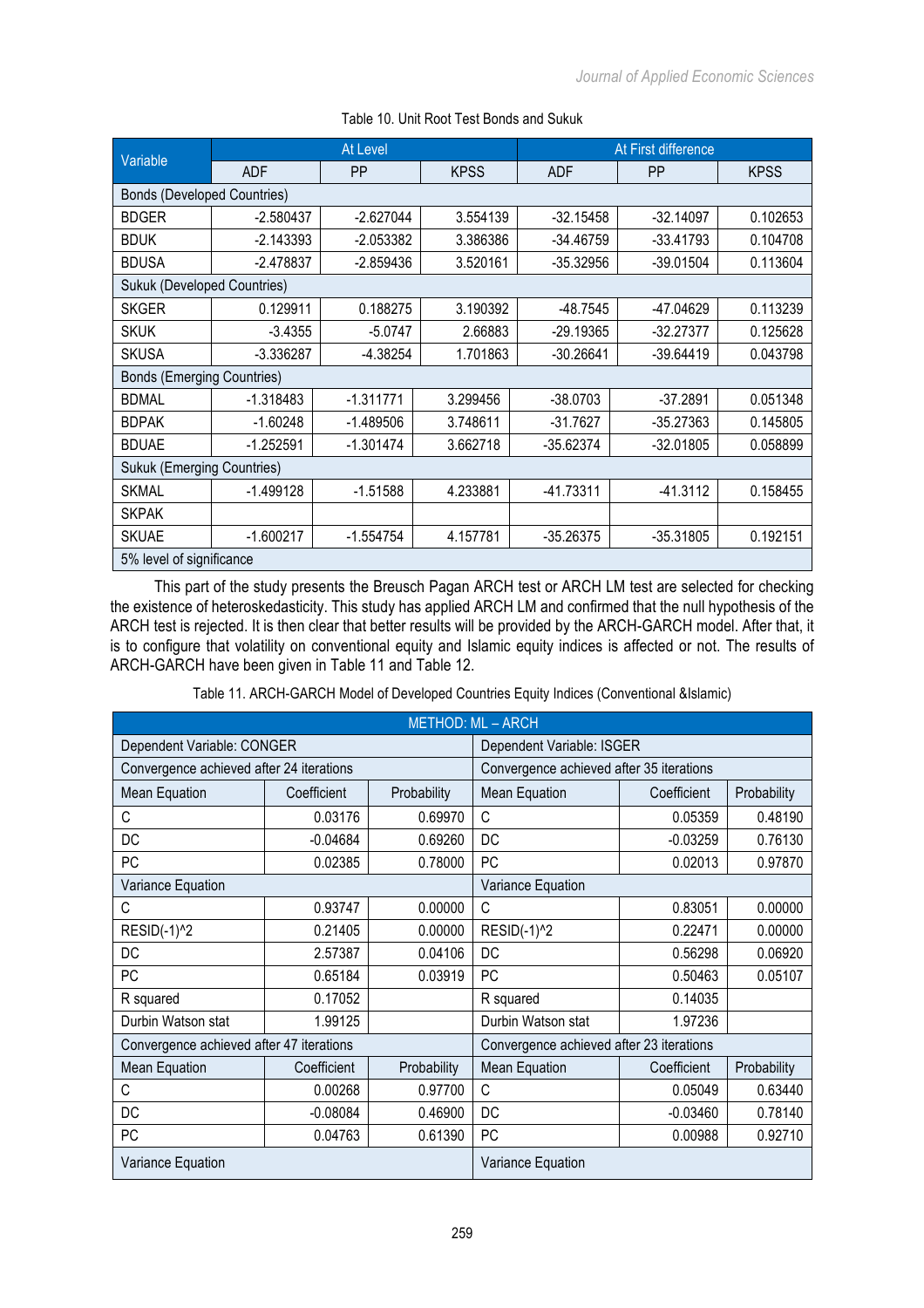| <b>METHOD: ML - ARCH</b>                 |             |             |                                          |             |             |  |  |
|------------------------------------------|-------------|-------------|------------------------------------------|-------------|-------------|--|--|
| Dependent Variable: CONGER               |             |             | Dependent Variable: ISGER                |             |             |  |  |
| Convergence achieved after 24 iterations |             |             | Convergence achieved after 35 iterations |             |             |  |  |
| С                                        | 0.05807     | 0.00000     | C                                        | 1.34899     | 0.00000     |  |  |
| RESID(-1)^2                              | 0.11239     | 0.00000     | RESID(-1)^2                              | 0.25259     | 0.00000     |  |  |
| DC                                       | 2.03765     | 0.04620     | DC                                       | 0.31011     | 0.05700     |  |  |
| РC                                       | 0.03098     | 0.03870     | <b>PC</b>                                | 0.55263     | 0.04820     |  |  |
| R squared                                | 0.14003     |             | R squared                                | 0.20417     |             |  |  |
| Durbin Watson stat                       | 2.06196     |             | Durbin Watson stat                       | 2.06995     |             |  |  |
| Convergence achieved after 51 iterations |             |             | Convergence achieved after 56 iterations |             |             |  |  |
| Mean Equation                            | Coefficient | Probability | <b>Mean Equation</b>                     | Coefficient | Probability |  |  |
| С                                        | 0.00897     | 0.90370     | C                                        | 0.00923     | 0.91340     |  |  |
| DC                                       | $-0.05271$  | 0.55040     | DC                                       | $-0.05715$  | 0.60550     |  |  |
| PC                                       | 0.09068     | 0.22620     | <b>PC</b>                                | 0.04685     | 0.58870     |  |  |
| Variance Equation                        |             |             | Variance Equation                        |             |             |  |  |
| C                                        | 0.07575     | 0.00050     | $\mathsf{C}$                             | 1.03299     | 0.00000     |  |  |
| RESID(-1)^2                              | 0.12960     | 0.00000     | RESID(-1)^2                              | 0.23778     | 0.00000     |  |  |
| DC                                       | 2.07810     | 0.05025     | DC                                       | 0.57458     | 0.05700     |  |  |
| PC                                       | 0.05062     | 0.04670     | PC                                       | 0.36888     | 0.04160     |  |  |
| R squared                                | 0.20783     |             | R squared                                | 0.27052     |             |  |  |
| Durbin Watson stat                       | 2.11282     |             | Durbin Watson stat                       | 2.14043     |             |  |  |

The results of Table 11 present both Shariah and conventional equity indices of developed countries during the crisis and post-crisis period. The results show that the mean is not significant for both indices of developed countries. The probability during the crisis is (0.69260, 0.76130) and post-crisis (0.78000, 0.97870) for CONGER and ISGER respectively. In the UK, the results show that the mean is not significantly with probability during the crisis are (0.46900, 0.78140) and post-crisis (0.61390, 0.92710) for CONUK and ISUK respectively. USA has the same type of trend with probability (0.55040, 0.60550) during crisis and post-crisis (0.22620, 0.58870) for CONUSA and ISUSA respectively.

The variance outcomes in Table 11 show that during the crisis period, the variance of both indices of Germany is affected. The probability during the crisis is significant at 5% for both indices. The results show that during a crisis, the volatility coefficient of CONGER is 2.57387 while the volatility coefficient of ISGER is 0.56298. This explains that during the crisis, the volatility of CONGER and ISGER is increased by 2.57% and 0.56%. The results show that post-crisis period, the volatility coefficient of CONGER is 0.65184 while the volatility coefficient of ISGER is 0.50463. This shows that in the post-crisis period, the volatility of CONGER is increased by 0.65% and ISGER is increased by 0.50% as compared to the pre-crisis period. In both indices when we compare the results of the variance equation during the crisis period, it reveals that the volatility is positive in CONGER and ISGER. The risk can also be measured by Volatility. Therefore, the crisis affects more the conventional stock index of Germany (CONGER) and more volatility shows that it is riskier. On the other hand, the crisis also affects the Islamic stock index of Germany (ISGER), but the level of volatility is less as compared to the CONGER. In other words, ISGER is less risky during a period of crisis.

In the UK, during the crisis variance of both Shariah and conventional indices of the UK is affected. The probability during the crisis is significant at 5% in both indices. This shows that during a crisis, the volatility coefficient of CONUK is 2.03765 while the volatility coefficient for ISUK is 0.31011. This means that during the crisis, the volatility of CONUK and ISUK is increased by 2.37% and 0.31% respectively. During the post-crisis, the volatility coefficient of CONUK is 0.03098 while the volatility coefficient of ISUK is 0.55263. This explains that the volatility in CONUK is 0.03% and in ISUK is 0.55% as compared to the pre-crisis. Both indices during the crisis have positive volatility. The crisis has a strong impact on the conventional stock index of the United Kingdom (CONUK) and it's riskier. On the other hand, the crisis also affects the Islamic stock index of the United Kingdom (ISUK), but the level of volatility is less as compared to the CONUK. In other words, ISUK is less risky during the crisis.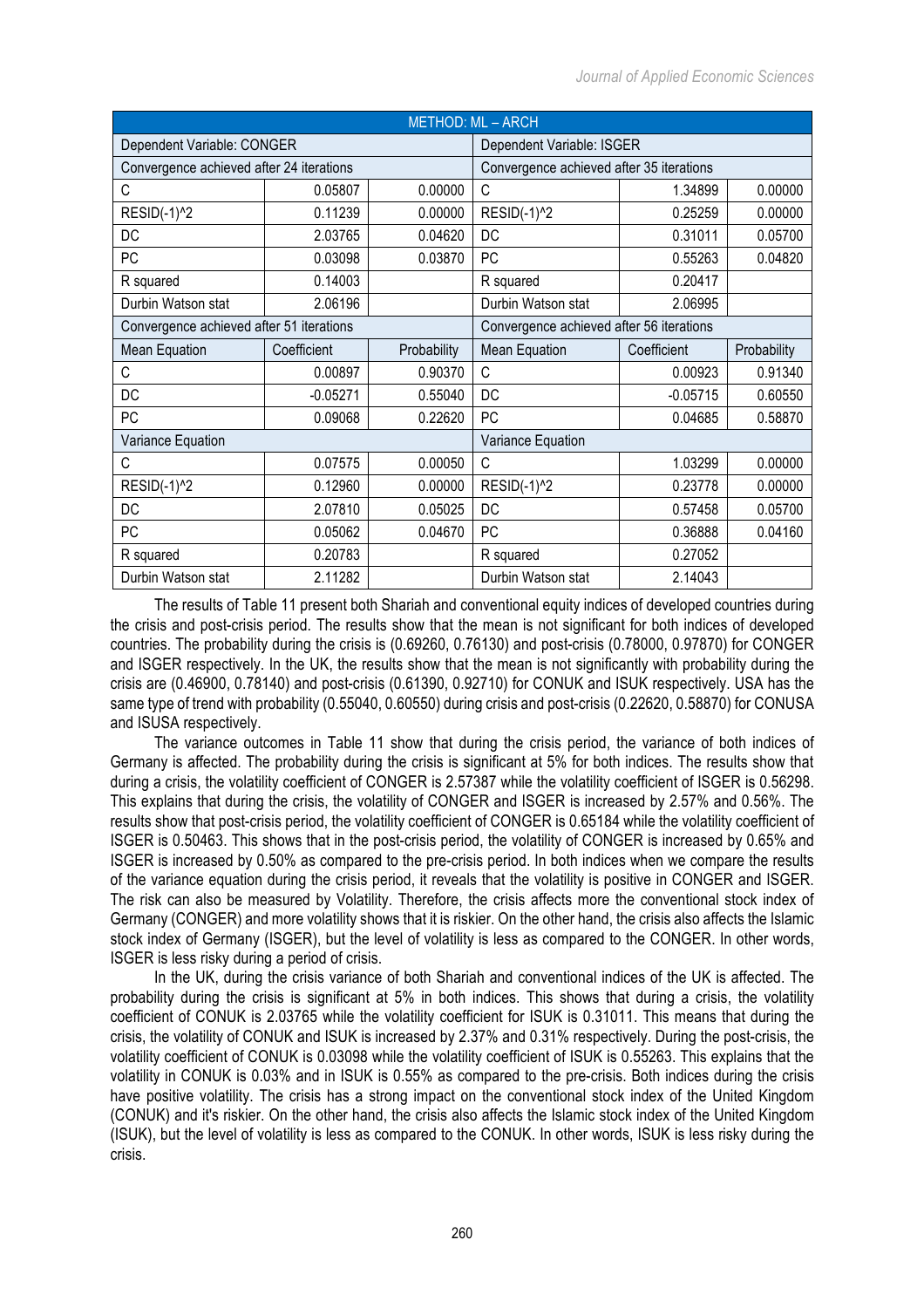During the crisis period, the variance of both indices of the USA is also affected. The probability during the crisis is significant at 5% in both indices. The results show that in a crisis, the volatility coefficient of CONUSA is 2.07810 while the volatility coefficient of ISUSA is 0.57458. This explains that during the crisis, the volatility of CONUSA and ISUSA is increased by 2.07% and 0.57% respectively. During the post-crisis, the volatility coefficient of CONUSA is 0.05062 and ISUSA is 0.36888. This shows that in the post-crisis, the volatility of CONUSA is increased by 0.05% and ISUSA is increased by 0.36% as compared to the pre-crisis. Both indices during the crisis have positive volatility. The crisis affects the conventional stock index of the United States of America (CONUSA) and volatility shows that it is quite risky. The crisis also affects the Islamic stock index of the United States of America (ISUSA) but its degree is less as compared to the CONUSA. In other words, ISUSA is less risky during the crisis.

Table 12 provides both Shariah and conventional equity indices of emerging countries during the crisis and post-crisis periods. The results explain that during a crisis and post-crisis, the mean is insignificantly for both Islamic and conventional indices of emerging countries. The probability values of CONMAL and ISMAL during the crisis are (0.40480, 0.32210) and post-crisis are (0.54030, 0.17730) respectively. The probability values of CONPAK and ISPAK during the crisis are (0.76710, 0.70930) and the post-crisis is (0.81230, 0.78590) respectively. The probability values of CONUAE and ISUAE during the crisis are (0.25360, 0.20730) and post-crisis are (0.32670, 0.29340) respectively.

The results in Table 12 show that during the crisis variance of both Shariah and conventional indices of Malaysia is affected. The conventional equity and Islamic equity indices are significant during the crisis at the 5 % level. During the crisis, the volatility coefficient of CONMAL is 2.34836, and the volatility coefficient of ISMAL is 0.25529. This explains that during the crisis, the volatility of CONMAL and ISMAL is increased by 2.35% and 0.25% respectively. The result shows that in the post-crisis, the volatility coefficient of CONMAL is 0.63937 and the volatility coefficient of ISMAL is 0.49528. This shows that in the post-crisis, CONMAL is increased by 0.64% and ISMAL is increased by 0.49%. The comparison of variance shows that during the crisis, the volatility of both conventional equity indices (CONMAL) and Islamic equity indices (ISMAL) is positive. This explains that the conventional equity indices of Malaysia (CONMAL) are much volatile and are riskier during the crisis. On the other hand, the crisis also affects the Islamic equity index of Malaysia (ISMAL) but the level of volatility is less as compared to CONMAL. This shows that ISMAL is less risky during the crisis.

| <b>METHOD: ML - ARCH</b>                  |             |         |                                          |             |         |  |
|-------------------------------------------|-------------|---------|------------------------------------------|-------------|---------|--|
| Dependent Variable: CONMAL                |             |         | Dependent Variable: ISMAL                |             |         |  |
| Convergence achieved after 104 iterations |             |         | Convergence achieved after 30 iterations |             |         |  |
| Mean Equation                             | Coefficient | Prob.   | <b>Mean Equation</b>                     | Coefficient | Prob.   |  |
| C                                         | 0.08392     | 0.33790 | C                                        | 0.15475     | 0.08120 |  |
| DC                                        | $-0.08989$  | 0.40480 | DC                                       | $-0.13044$  | 0.32210 |  |
| PC                                        | 0.05412     | 0.54030 | <b>PC</b>                                | 0.12076     | 0.17730 |  |
| Variance Equation                         |             |         |                                          |             |         |  |
| C                                         | 0.91005     | 0.00000 | C                                        | 1.09121     | 0.00000 |  |
| <b>RESID(-1)^2</b>                        | 0.16916     | 0.00000 | <b>RESID(-1)^2</b>                       | 0.14742     | 0.00000 |  |
| DC                                        | 2.34836     | 0.03260 | <b>DC</b>                                | 0.25529     | 0.05370 |  |
| PC                                        | 0.63937     | 0.04720 | <b>PC</b>                                | 0.49528     | 0.05800 |  |
| R squared                                 | 0.18540     |         | R squared                                | 0.15031     |         |  |
| Durbin Watson stat                        | 2.01294     |         | Durbin Watson stat                       | 1.86020     |         |  |
| Dependent Variable: CONPAK                |             |         | Dependent Variable: ISPAK                |             |         |  |
| Convergence achieved after 24 iterations  |             |         | Convergence achieved after 55 iterations |             |         |  |
| Mean Equation                             | Coefficient | Prob.   | Mean Equation                            | Coefficient | Prob.   |  |
| C                                         | 0.01590     | 0.90910 | C                                        | 0.00953     | 0.94940 |  |
| DC                                        | $-0.05015$  | 0.76710 | DC                                       | $-0.06653$  | 0.70930 |  |
| PC                                        | 0.03359     | 0.81230 | <b>PC</b>                                | 0.04149     | 0.78590 |  |
| Variance Equation                         |             |         | Variance Equation                        |             |         |  |
| C                                         | 1.62938     | 0.00000 | C                                        | 1.50598     | 0.00000 |  |

Table 12. ARCH-GARCH Model of Emerging Countries Equity Indices (Conventional &Islamic)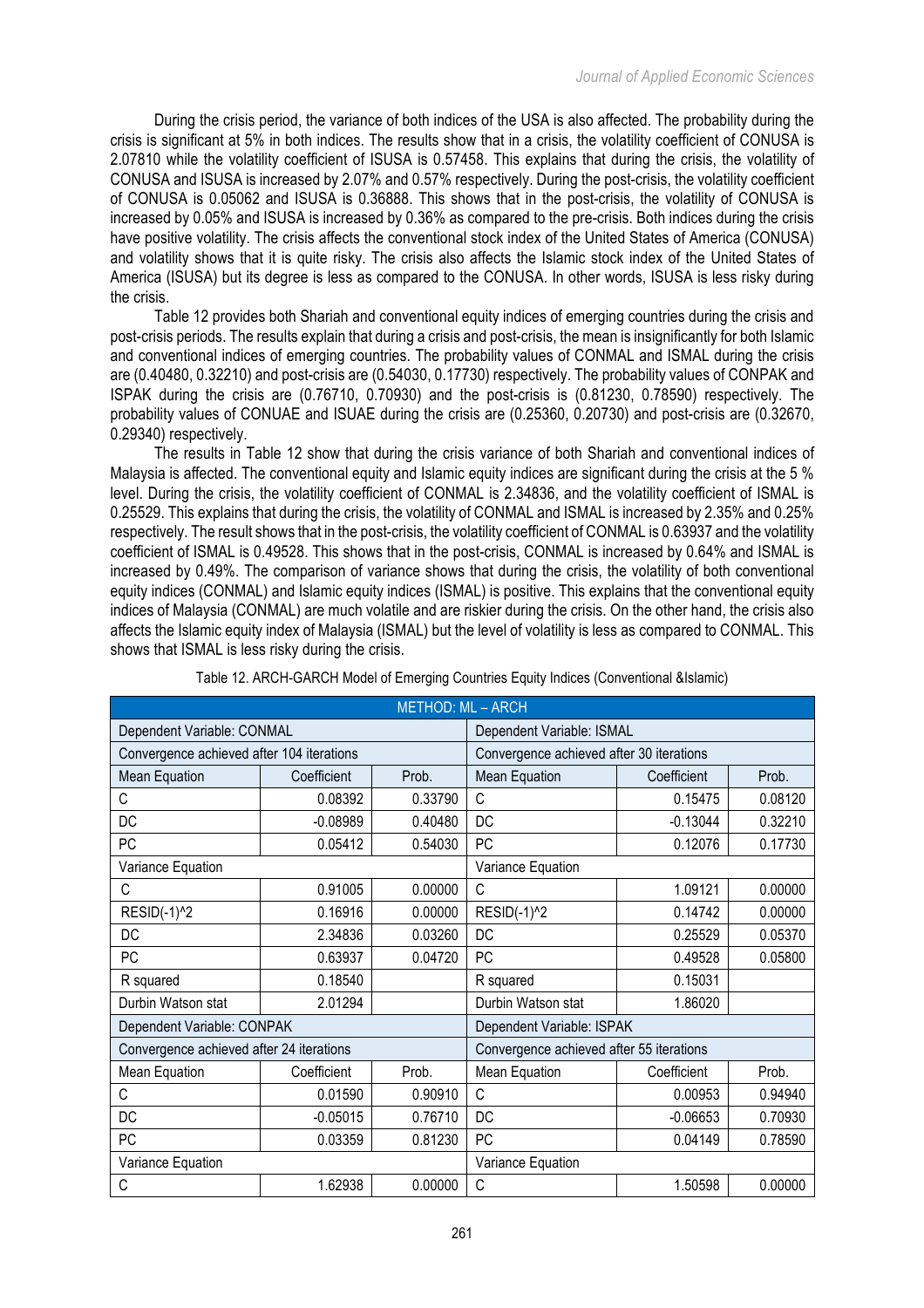| <b>METHOD: ML - ARCH</b>                  |             |         |                                          |             |         |  |  |
|-------------------------------------------|-------------|---------|------------------------------------------|-------------|---------|--|--|
| Dependent Variable: CONMAL                |             |         | Dependent Variable: ISMAL                |             |         |  |  |
| Convergence achieved after 104 iterations |             |         | Convergence achieved after 30 iterations |             |         |  |  |
| $RESID(-1)2$                              | 0.26333     | 0.00000 | <b>RESID(-1)^2</b>                       | 0.32293     | 0.00000 |  |  |
| DC                                        | 2.40901     | 0.04870 | DC                                       | 0.65387     | 0.05010 |  |  |
| PC                                        | 0.53527     | 0.05450 | PC                                       | 0.41601     | 0.05920 |  |  |
| R squared                                 | 0.13072     |         | R squared                                | 0.11874     |         |  |  |
| Durbin Watson stat                        | 1.97802     |         | Durbin Watson stat                       | 1.97713     |         |  |  |
| Dependent Variable: CONUAE                |             |         | Dependent Variable: ISUAE                |             |         |  |  |
| Convergence achieved after 40 iterations  |             |         | Convergence achieved after 29 iterations |             |         |  |  |
| Mean Equation                             | Coefficient | Prob.   | Mean Equation                            | Coefficient | Prob.   |  |  |
| C                                         | 0.16047     | 0.16520 | C                                        | 0.24462     | 0.02930 |  |  |
| DC                                        | $-0.20746$  | 0.25360 | DC                                       | $-0.30120$  | 0.20730 |  |  |
| PC                                        | 0.11690     | 0.32670 | PC                                       | 0.19562     | 0.29340 |  |  |
| Variance Equation                         |             |         | Variance Equation                        |             |         |  |  |
| C                                         | 1.37271     | 0.00000 | C                                        | 2.03648     | 0.00000 |  |  |
| RESID(-1) <sup>^2</sup>                   | 0.14624     | 0.00000 | <b>RESID(-1)^2</b>                       | 0.06337     | 0.00000 |  |  |
| DC                                        | 3.74221     | 0.04083 | DC                                       | 0.82641     | 0.05120 |  |  |
| PC                                        | 0.10540     | 0.04540 | <b>PC</b>                                | 0.14390     | 0.04710 |  |  |
| R squared                                 | 0.19128     |         | R squared                                | 0.12095     |         |  |  |
| Durbin Watson stat                        | 2.11024     |         | Durbin Watson stat                       | 1.92872     |         |  |  |

The variance outcomes in Table 12 show that during a crisis, the variance of conventional equity indices and Islamic equity indices of UAE is affected. In the period of crisis, the volatility coefficient of CONUAE is 3.74221 and the volatility coefficient of ISUAE is 0.82641. This explains that during the crisis, the volatility of CONUAE and ISUAE is increased by 3.74% and 0.82% respectively. The volatility coefficient of CONUAE is 0.10540 and the volatility coefficient of ISUAE is 0.14390 in the post-crisis period. This shows that the volatility of CONUAE is increased by 0.10% and ISUAE is increased by 0.14%, as compared to the pre-crisis period. The volatility of both conventional equity indices CONGER and Islamic equity indices ISGER during the crisis is positive. The crisis impacts more the conventional equity indices of the United Arab Emirates (CONUAE). The crisis also affects the Islamic equity indices of the United Arab Emirates (ISUAE) but its volatility is less as compared to the CONUAE. This reveals that ISUAE is less risky during the period of crisis.

The overall ARCH-GARCH findings show that investing in Islamic equity is less risky as compared to conventional. As, in crisis, Islamic equity performs better than conventional equity and attracts investors.

Two null hypotheses for the Granger causality test are developed here; The return of Islamic equity indices does not Granger cause the return of conventional equity indices. The return of conventional stock indices does not Granger cause the return of Islamic stock indices.

The results of Table 13 present the developed country analysis for complete sample data, the null hypothesis is rejected at the 5% level of significance in both directions (from Islamic stocks to conventional stocks and from conventional stocks to Islamic stocks). The results show that there is no causal relationship between ISGER and CONGER, between ISUK and CONUK, and between ISUSA and CONUSA during the whole selected period. These findings are consistent with Saâdaoui *et al.* (2017).

| Null Hypothesis:                           | <b>F-Statistic</b> | Prob.  |
|--------------------------------------------|--------------------|--------|
| ISGER does not Granger Cause CONGER        | 2.52261            | 0.0804 |
| <b>CONGER does not Granger Cause ISGER</b> | 2.23020            | 0.1013 |
| ISUK does not Granger Cause CONUK          | 1.56321            | 0.2096 |
| <b>CONUK does not Granger Cause ISUK</b>   | 1.14604            | 0.3180 |
| ISUSA does not Granger Cause CONUSA        | 2.51999            | 0.0806 |
| CONUSA does not Granger Cause ISUSA        | 1.30595            | 0 2711 |

Table 13. Pairwise Granger Causality test of developed countries (Overall Period)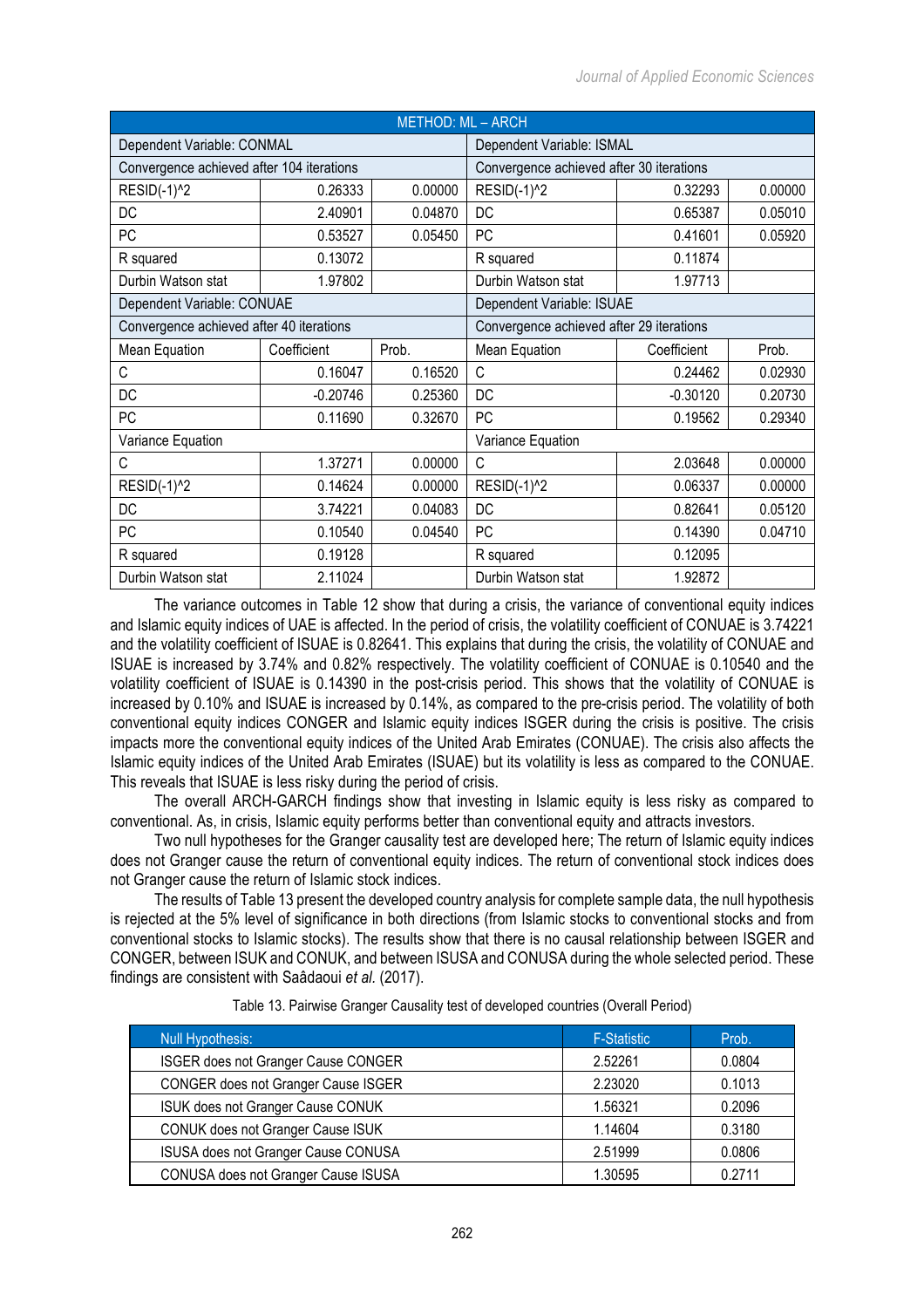|                                     | Pre-Crisis         |        | <b>During Crisis</b> |        | <b>Post Crisis</b> |        |
|-------------------------------------|--------------------|--------|----------------------|--------|--------------------|--------|
| Null Hypothesis:                    | <b>F-Statistic</b> | Prob.  | <b>F-Statistic</b>   | Prob.  | <b>F-Statistic</b> | Prob.  |
| ISGER does not Granger Cause CONGER | 1.82781            | 0.1644 | 1.80911              | 0.1648 | 0.10635            | 0.8991 |
| CONGER does not Granger Cause ISGER | 2.55038            | 0.0741 | 2.48140              | 0.0752 | 0.42930            | 0.6510 |
| ISUK does not Granger Cause CONUK   | 0.69116            | 0.5026 | 0.60244              | 0.5479 | 2.75425            | 0.0714 |
| CONUK does not Granger Cause ISUK   | 0.02186            | 0.9784 | 0.01059              | 0.9895 | 1.43041            | 0.2394 |
| ISUSA does not Granger Cause CONUSA | 2.17785            | 0.1042 | 2.46188              | 0.0893 | 2.94508            | 0.0507 |
| CONUSA does not Granger Cause ISUSA | 2.43053            | 0.0915 | 2.76494              | 0.0598 | 2.99801            | 0.0501 |

## Table 14. Pairwise Granger Causality test of developed countries

The results of Table 14 explain pre-crisis, post-crisis, and during crisis Granger causality outcomes for all developed countries. The level of the null hypothesis is rejected at the 5% level of significance in both directions in all sub-periods. The results show that there is no causal relationship between ISGER and CONGER, between ISUK and CONUK, and between ISUSA and CONUSA during the whole selected period. These findings are consistent with Saâdaoui *et al.* (2017).

|  |  |  | Table 15. Pairwise Granger Causality test of emerging countries (overall period) |  |
|--|--|--|----------------------------------------------------------------------------------|--|
|  |  |  |                                                                                  |  |

| <b>Null Hypothesis:</b>             | <b>F-Statistic</b> | Prob.  |
|-------------------------------------|--------------------|--------|
| ISMAL does not Granger Cause CONMAL | 2.45014            | 0.0912 |
| CONMAL does not Granger Cause ISMAL | 2.74250            | 0.0601 |
| ISPAK does not Granger Cause CONPAK | 1.62229            | 0.1976 |
| CONPAK does not Granger Cause ISPAK | 1.88039            | 0.1527 |
| ISUAE does not Granger Cause CONUAE | 0.85934            | 0.4235 |
| CONUAE does not Granger Cause ISUAE | 2.10648            | 0.1218 |

Table 15 presents the result of the Granger causality test in the case of all emerging countries. The null hypothesis is rejected at the 5% level of significance in both directions (from Islamic stocks to conventional stocks and from conventional stocks to Islamic stocks). The results show that there is no causal relationship between ISMAL and CONMAL, between ISPAK and CONPK, between ISUAE and CONUAE in the case of the whole sample period.

| Null Hypothesis                     | <b>Pre-Crisis</b>  |        | <b>During Crisis</b> |        | <b>Post Crisis</b> |        |
|-------------------------------------|--------------------|--------|----------------------|--------|--------------------|--------|
|                                     | <b>F-Statistic</b> | Prob.  | F-Statistic          | Prob.  | <b>F-Statistic</b> | Prob.  |
| ISMAL does not Granger Cause CONMAL | 2.14065            | 0.1213 | 2.50901              | 0.0639 | 2.08310            | 0.1243 |
| CONMAL does not Granger Cause ISMAL | 2.79340            | 0.0712 | 2.23156              | 0.0572 | 2.31433            | 0.0536 |
| ISPAK does not Granger Cause CONPAK | 0.85768            | 0.4263 | 1.03598              | 0.3556 | 1.95170            | 0.1520 |
| CONPAK does not Granger Cause ISPAK | 0.25733            | 0.7735 | 0.00029              | 0.9997 | 2.61884            | 0.0731 |
| ISUAE does not Granger Cause CONUAE | 1.40595            | 0.2484 | 2.30885              | 0.1004 | 0.31284            | 0.7314 |
| CONUAE does not Granger Cause ISUAE | 0.13700            | 0.8721 | 1.35866              | 0.2579 | 2.04574            | 0.1295 |

Table 16. Pairwise Granger Causality test of emerging countries

Table 16 presents Granger causality results for emerging countries in the case of pre-crisis, post-crisis, and during the crisis. The null hypothesis is rejected at the 5% level of significance in both directions. The results show that there is no causal relationship between ISMAL and CONMAL, between ISPAK and CONPK, between ISUAE and CONUAE in the case of pre-crisis, post-crisis, and during the crisis sample period.

Now, the Granger causality test is used to check the causal relationship between the return of Sukuk and conventional bonds. The null hypotheses *i.e*. The return of Sukuk does not Granger cause the return of conventional bonds counterparts. The return of bonds indices does not Granger cause the return of Sukuk. Table 17 presents Granger causality outcomes in the case of all developed countries. The null hypothesis is rejected at the 5% level of significance in both directions (from Sukuk to bonds and from bonds to Sukuk). The results show that there is no causal relationship between BDGER and SKGER, between SKUK and BDUK, between SKUSA and BDUSA over the whole selected period.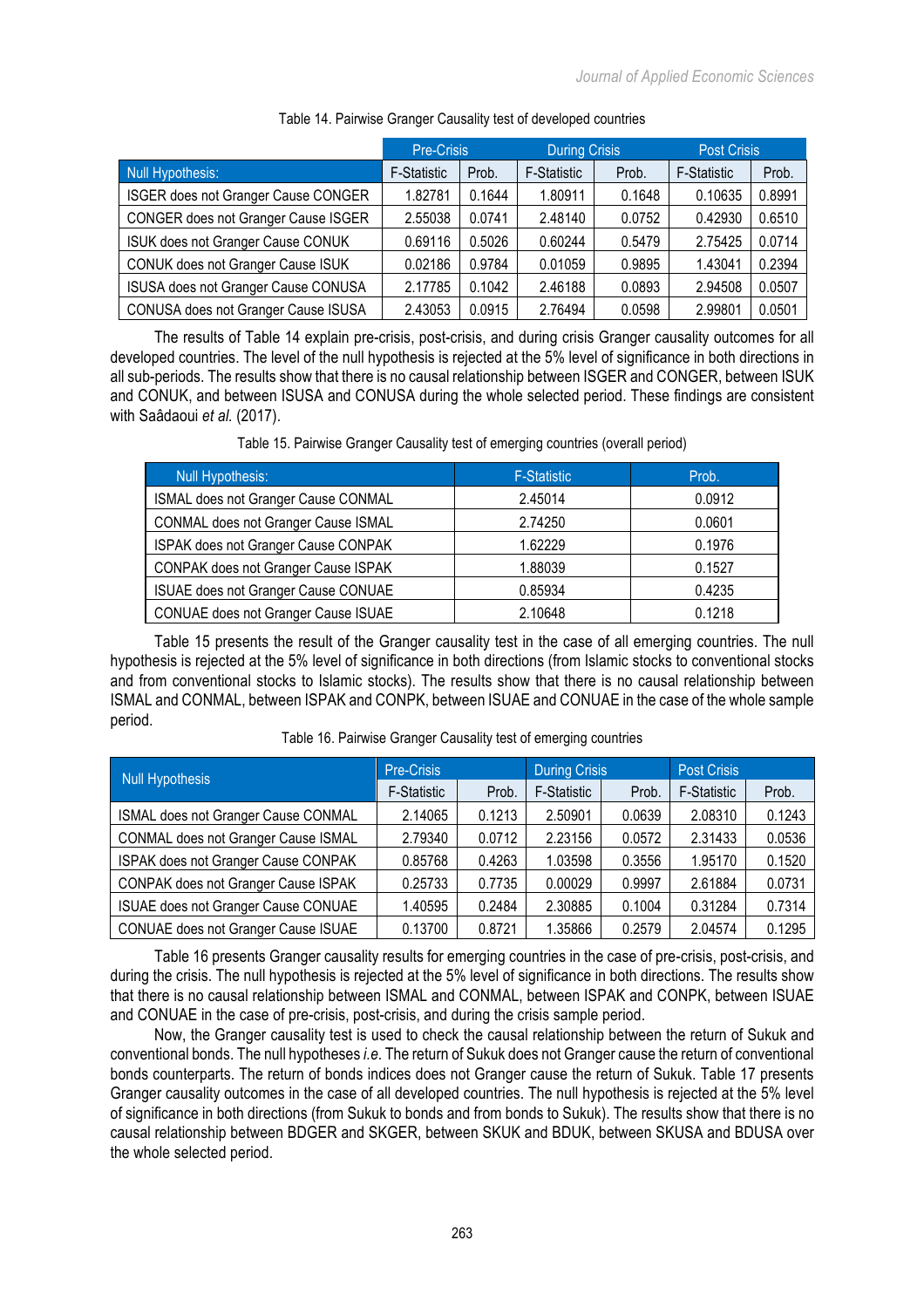| <b>Null Hypothesis:</b>                   | <b>F-Statistic</b> | Prob.  |
|-------------------------------------------|--------------------|--------|
| <b>BDGER does not Granger Cause SKGER</b> | 1.44459            | 0.2363 |
| SKGER does not Granger Cause BDGER        | 0.18501            | 0.8311 |
| SKUK does not Granger Cause BDUK          | 1.65974            | 0.1907 |
| <b>BDUK does not Granger Cause SKUK</b>   | 0.12078            | 0.8794 |
| SKUSA does not Granger Cause BDUSA        | 0.13785            | 0.8712 |
| BDUSA does not Granger Cause SKUSA        | 0.38357            | 0.6815 |

#### Table 17. Pairwise Granger Causality Test of developed countries

## Table 18. Pairwise Granger Causality Test of emerging countries

| Null Hypothesis:                          | F-Statistic | Prob.  |
|-------------------------------------------|-------------|--------|
| SKMAL does not Granger Cause BDMAL        | 1.33246     | 0.2643 |
| <b>BDMAL does not Granger Cause SKMAL</b> | 2.11005     | 0.1217 |
| SKUAE does not Granger Cause BDUAE        | 1.48151     | 0.2204 |
| BDUAE does not Granger Cause SKUAE        | 2.90519     | 0.0617 |

Table 18 presents Granger causality outcomes in the case of all emerging countries. The null hypothesis is rejected at the 5% level of significance in both directions (from Sukuk to bonds and from bonds to Sukuk). The results show that there is no causal relationship between BDMAL and SKMAL, between SKUAE and BDUAE over the whole selected period.

To explore the performance of adjusted return of the Shariah and non-Shariah equity indices for the period of 2007 to 2018. The risk-adjusted ratios, *i.e*. Sharpe ratio, Treynor ratio, and Jensen's Alpha ratio are used to explain the comparison. Table 19 presents the results of risk-adjusted-performance. The results of the Sharpe ratio show that the excess return of a stock market from risk-free rate against the total risk. The Sharpe ratio performance measure reveals that Islamic stock indices (0.564) are better than conventional stock indices (0.609) during the whole study period.

The results of the Treynor ratio show that Islamic stock indices (1.304) are outperforming as compared to the conventional stocks (1.482) during the whole study period. Jensen's Alpha represents that how much excess return is generated by stock markets from the risk-free rate of return and how much excess return investors should earn. The results of Jensen's Alpha show that Shariah stock indices perform better than the conventional stock indices.

| Year    | <b>SR</b> |                |          | TR             | JR.      |          |                |
|---------|-----------|----------------|----------|----------------|----------|----------|----------------|
|         | Conv.     | <b>Islamic</b> | Conv.    | <b>Islamic</b> | Conv.    | Islamic  | Economic Stage |
| 2007    | $-0.134$  | $-0.125$       | $-0.264$ | $-0.254$       | $-0.011$ | $-0.009$ | Pre-Crisis     |
| 2008    | $-0.959$  | $-0.853$       | $-3.230$ | $-2.743$       | $-0.219$ | $-0.211$ |                |
| 2009    | $-0.051$  | $-0.034$       | $-0.238$ | $-0.149$       | $-0.122$ | $-0.115$ | During Crisis  |
| 2010    | $-0.244$  | $-0.238$       | $-0.605$ | $-0.562$       | $-0.178$ | $-0.173$ |                |
| 2011    | $-0.997$  | $-0.972$       | $-2.321$ | $-2.184$       | $-0.300$ | $-0.290$ |                |
| 2012    | $-0.378$  | $-0.182$       | $-1.741$ | $-0.875$       | $-0.273$ | $-0.262$ |                |
| 2013    | $-1.259$  | $-1.224$       | $-2.237$ | $-2.167$       | $-0.364$ | $-0.352$ |                |
| 2014    | $-2.076$  | $-1.993$       | $-4.603$ | $-4.362$       | $-0.383$ | $-0.364$ | Post Crisis    |
| 2015    | $-0.427$  | $-0.409$       | $-1.132$ | $-1.073$       | $-0.272$ | $-0.266$ |                |
| 2016    | $-0.081$  | $-0.079$       | $-0.193$ | $-0.177$       | $-0.075$ | $-0.075$ |                |
| 2017    | $-0.322$  | $-0.294$       | $-0.541$ | $-0.488$       | $-0.109$ | $-0.097$ |                |
| 2018    | $-0.391$  | $-0.355$       | $-0.707$ | $-0.597$       | $-0.108$ | $-0.083$ |                |
| Average | $-0.610$  | $-0.563$       | $-1.484$ | $-1.303$       | $-0.201$ | $-0.191$ |                |

Table 19. Risk-Adjusted Return Performance of Conventional and Islamic Stock Indices Overall

Table 20 and Table 21 presents the results of the risk-adjusted performance of conventional and Islamic indices for emerging and developed countries, respectively. The trend of results in developed as well as in emerging countries is the same. But the proportion of the return is much better in the emerging countries as compared to the developed countries; its ratio is almost double in the developed countries.

Table 22 shows the results of the performance of the Islamic stock indices and conventional stock indices in different stages of the financial crisis. Before the crisis, Islamic stock indices have a higher Sharpe ratio and Treynor ratio, and Jensen's Alpha as compared to the conventional stock indices. These results are in line with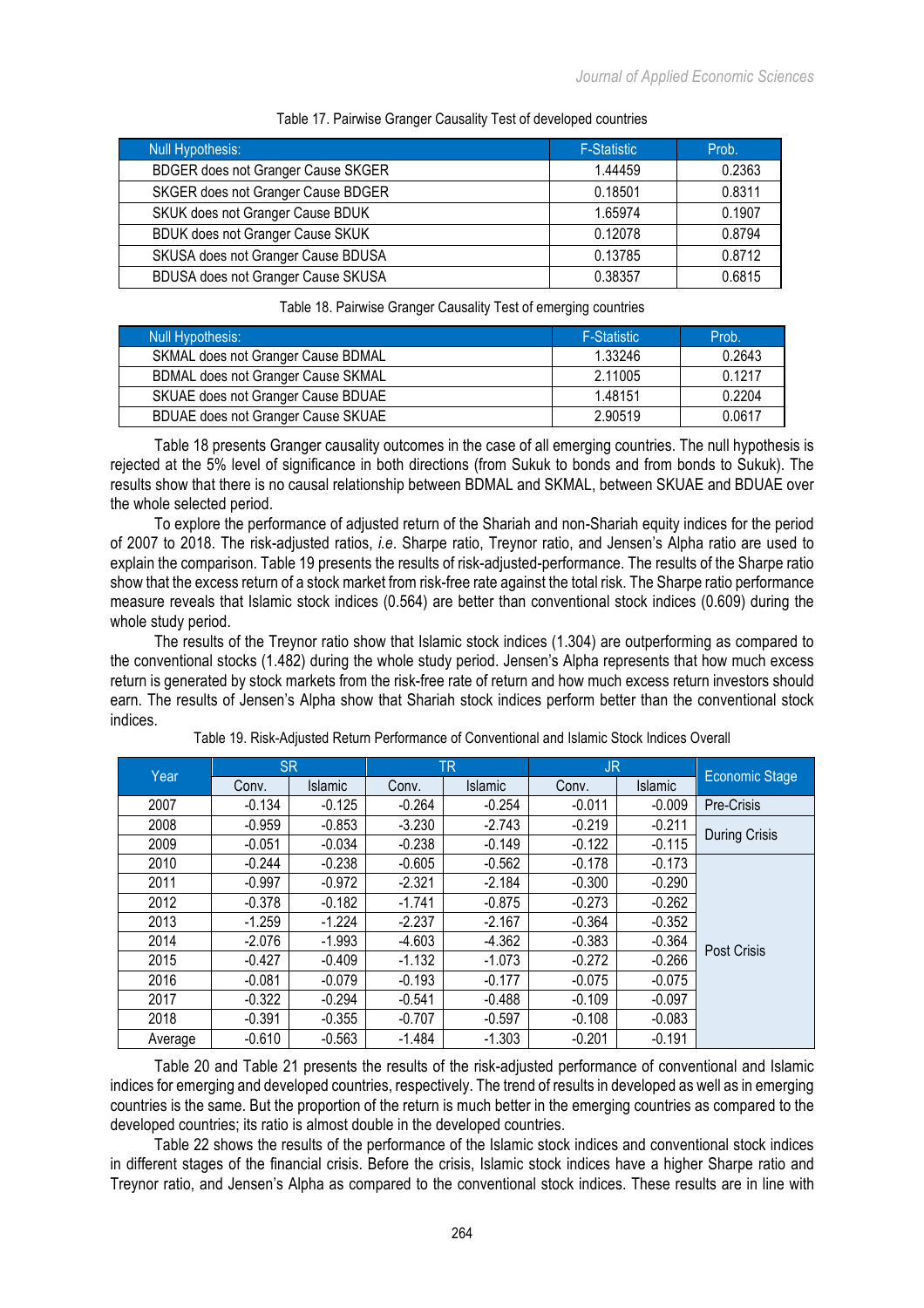Hussein (2007). The results may show higher values because we have only seven months before the crisis period as it is the limitation of data.

| Year    | <b>SR</b> |          | <b>TR</b> |          | JR.      |          | <b>Economic Stage</b> |
|---------|-----------|----------|-----------|----------|----------|----------|-----------------------|
|         | Conv.     | Islamic  | Conv.     | Islamic  | Conv.    | Islamic  |                       |
| 2007    | $-0.161$  | $-0.148$ | $-0.254$  | $-0.242$ | $-0.014$ | $-0.012$ | Pre-Crisis            |
| 2008    | $-1.259$  | $-1.146$ | $-3.546$  | $-3.178$ | $-0.235$ | $-0.227$ | <b>During Crisis</b>  |
| 2009    | $-0.049$  | $-0.024$ | $-0.136$  | $-0.102$ | $-0.061$ | $-0.054$ |                       |
| 2010    | $-0.324$  | $-0.317$ | $-0.746$  | $-0.715$ | $-0.219$ | $-0.216$ |                       |
| 2011    | $-0.536$  | $-0.508$ | $-0.766$  | $-0.544$ | $-0.139$ | $-0.133$ |                       |
| 2012    | $-0.046$  | $-0.033$ | $-1.444$  | $-0.824$ | $-0.160$ | $-0.151$ |                       |
| 2013    | $-2.023$  | $-2.002$ | $-3.113$  | $-3.105$ | $-0.317$ | $-0.309$ |                       |
| 2014    | $-2.961$  | $-2.891$ | $-3.740$  | $-3.666$ | $-0.444$ | $-0.429$ | Post Crisis           |
| 2015    | $-0.679$  | $-0.684$ | $-1.690$  | $-1.700$ | $-0.421$ | $-0.434$ |                       |
| 2016    | $-0.142$  | $-0.136$ | $-0.255$  | $-0.242$ | $-0.094$ | $-0.086$ |                       |
| 2017    | $-0.470$  | $-0.434$ | $-0.767$  | $-0.714$ | $-0.143$ | $-0.132$ |                       |
| 2018    | $-0.598$  | $-0.551$ | $-0.967$  | $-0.880$ | $-0.124$ | $-0.099$ |                       |
| Average | $-0.771$  | $-0.739$ | $-1.452$  | $-1.326$ | $-0.198$ | $-0.190$ |                       |

Table 20. Risk-Adjusted return performance of conventional and Islamic Stock Indices in developed countries

During the financial crisis, the Islamic stock indices and conventional stock indices of every country are showing negative returns. Islamic stock indices are outperforming the conventional stock indices according to riskadjusted performance measures during the financial crisis, as shown in Table 22. The same results are found by (Rizvi and Arshad 2014, Alam and Rajjaque 2016). The outcomes of the Sharpe ratio show that Islamic stock during the period of the financial crisis is better than conventional stock. The Treynor ratio produces the same results as the Sharpe ratio during the period of crisis. Jensen's alpha results reveal that Islamic stock markets are outperforming during the financial crisis period but this performance is insignificant. The overall results of all adjusted risk measurements show that Islamic stocks are less risky. Moreover, the results over the crisis period show that both Shariah and conventional equity indices have recovered, but Islamic stock indices continue to perform better than the conventional stock indices, the findings are consistent with Al- Khazali *et al.* (2014).

| Year    | SR.      |                | TR.      |                | <b>JR</b> |          | <b>Economic Stage</b> |  |  |
|---------|----------|----------------|----------|----------------|-----------|----------|-----------------------|--|--|
|         | Conv.    | <b>Islamic</b> | Conv.    | <b>Islamic</b> | Conv.     | Islamic  |                       |  |  |
| 2007    | $-0.107$ | $-0.103$       | $-0.274$ | $-0.266$       | $-0.007$  | $-0.005$ | Pre-Crisis            |  |  |
| 2008    | $-0.659$ | $-0.561$       | $-2.915$ | $-2.308$       | $-0.204$  | $-0.194$ | <b>During Crisis</b>  |  |  |
| 2009    | $-0.052$ | $-0.045$       | $-0.340$ | $-0.196$       | $-0.183$  | $-0.175$ |                       |  |  |
| 2010    | $-0.163$ | $-0.159$       | $-0.464$ | $-0.410$       | $-0.137$  | $-0.131$ |                       |  |  |
| 2011    | $-1.458$ | $-1.436$       | $-3.875$ | $-3.824$       | $-0.461$  | $-0.446$ |                       |  |  |
| 2012    | $-0.711$ | $-0.331$       | $-2.038$ | $-0.927$       | $-0.387$  | $-0.374$ |                       |  |  |
| 2013    | $-0.494$ | $-0.446$       | $-1.361$ | $-1.229$       | $-0.411$  | $-0.395$ |                       |  |  |
| 2014    | $-1.190$ | $-1.094$       | $-5.467$ | $-5.058$       | $-0.321$  | $-0.299$ | Post Crisis           |  |  |
| 2015    | $-0.174$ | $-0.134$       | $-0.574$ | $-0.446$       | $-0.122$  | $-0.098$ |                       |  |  |
| 2016    | $-0.020$ | $-0.022$       | $-0.131$ | $-0.112$       | $-0.056$  | $-0.063$ |                       |  |  |
| 2017    | $-0.174$ | $-0.155$       | $-0.315$ | $-0.261$       | $-0.074$  | $-0.061$ |                       |  |  |
| 2018    | $-0.185$ | $-0.160$       | $-0.446$ | $-0.314$       | $-0.092$  | $-0.068$ |                       |  |  |
| Average | $-0.449$ | $-0.387$       | $-1.517$ | $-1.279$       | $-0.205$  | $-0.192$ |                       |  |  |

Table 21. Risk adjusted return performance of conventional and Islamic Stock Indices in emerging countries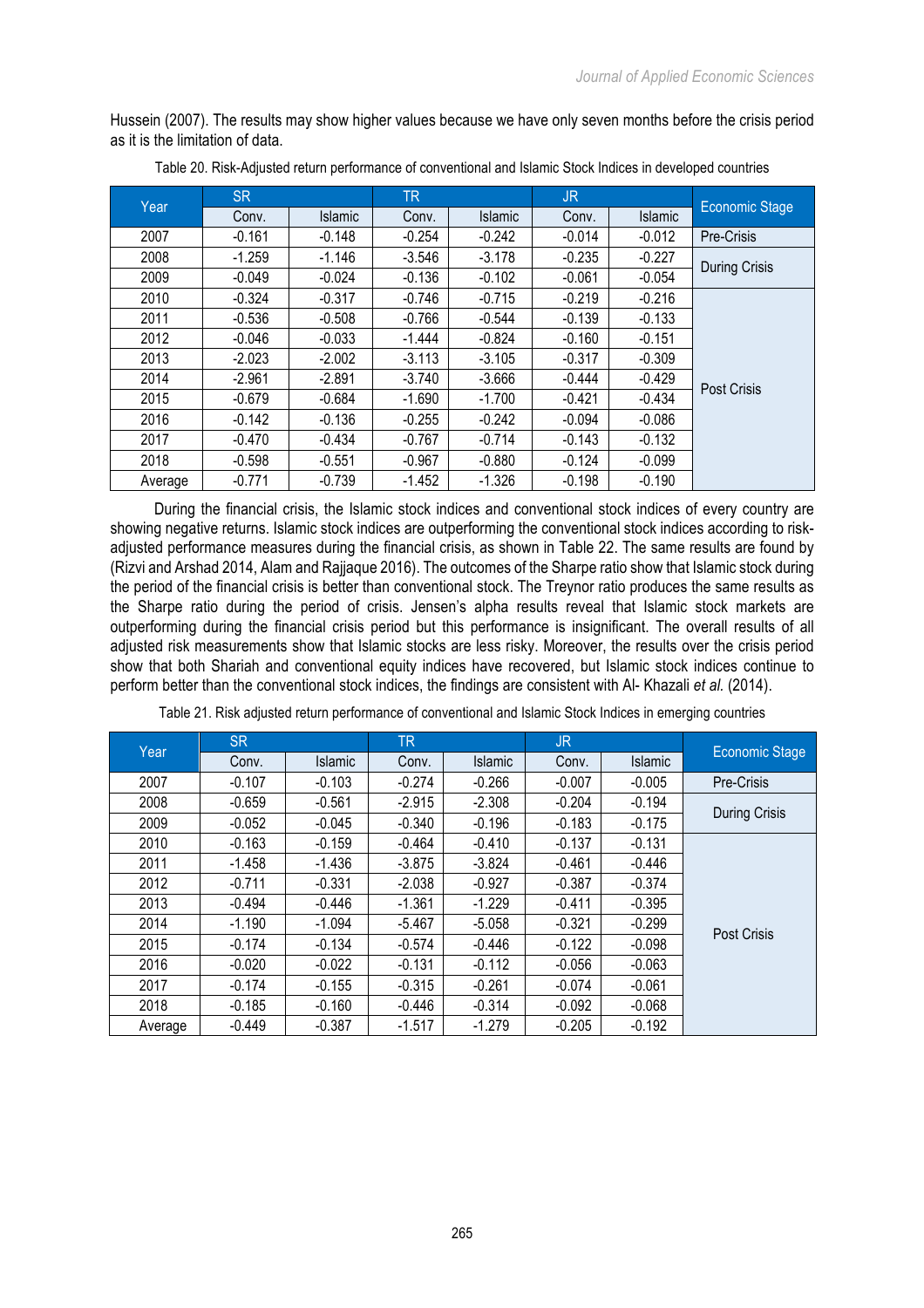| Economic<br>Stage <sup>1</sup> | 'SR      |                |                           | TR       |                |                    | JR       |          |                           |
|--------------------------------|----------|----------------|---------------------------|----------|----------------|--------------------|----------|----------|---------------------------|
|                                | Conv.    | <b>Islamic</b> | Mean<br><b>Difference</b> | Conv.    | <b>Islamic</b> | Mean<br>Difference | Conv.    | Islamic  | Mean<br><b>Difference</b> |
| Pre crisis                     | $-0.134$ | $-0.125$       | $-0.009$                  | $-0.264$ | $-0.254$       | $-0.011$           | $-0.011$ | -0.009   | $-0.002$                  |
| During crisis                  | $-0.505$ | $-0.444$       | $-0.061$                  | $-1.734$ | $-1.446$       | $-0.288$           | $-0.171$ | $-0.163$ | $-0.008$                  |
| Post crisis                    | $-0.686$ | $-0.639$       | $-0.047$                  | $-1.564$ | $-1.387$       | $-0.177$           | $-0.229$ | $-0.218$ | $-0.011$                  |

Table 22. Overall Risk-Adjusted return performance of conventional and Islamic Stock Indices before, during, and after global financial crisis

## **Conclusions**

The main aim of this research is to investigate the difference in return performance of Islamic and conventional equity and bond indices in developed and emerging countries. The sample period is based on daily data of equity indices from June 1, 2007, to December 31, 2018, and split into three sub-periods (before the financial crisis, during the financial crisis, and after the financial crisis). The sample period of debt indices covers daily data from October 1, 2014, to December 31, 2018, because the developed countries are now in the Islamic debt investment. This research also focuses on examining the performance of Shariah and conventional equity indices using famous riskadjusted-performance techniques.

The results show that each Islamic indices and conventional indices progress towards an identical trend. During the 2008 crisis and bankruptcy, Islamic financial products perform higher than traditional products in certain sectors. The analysis concludes that the Islamic equity indices have better performance than the traditional indices in financial crisis. The individual sample concludes that Islamic equity indices of Germany and the UK perform better than traditional indices, but in the USA conventional indices perform better. The performance of Shariah equity indices in all selected emerging countries is better than the traditional equity indices.

The results of this study are supported by Dharani (2011) and Hassan and Girard (2011). The results of the risk-adjusted return show that the performance of Shariah indices is better than the traditional indices during the crisis and non-crisis periods, the same results are endorsed by Sukmana and Kholid (2010). On the whole, this study concludes that Islamic equity indices perform better in developed and emerging countries except in the USA as the same result are supported by Abbes (2012).

The experimental findings of this study provide some guidance lines and policy implications for individuals, central banks, stock exchanges, and the government. The Muslim investors of developed countries (the USA, the UK, and Germany) and emerging countries (Malaysia, Pakistan, and the UAE) can spend their capital likewise with their religious beliefs without enduring monetary achievements. This study can guide the international investors *e.g.* Exchange-traded funds (ETF) who deal with developed as well as emerging countries to seize information as the return of Islamic equity and debt does not cause the conventional equity and debt. Through this, the investor can get benefit from diversification and can improve the performance of his/her portfolios even during the turmoil period or unstable period.

### **References**

- [1] Abbes, M.B. 2012. Risk and return of Islamic and conventional indices. *International Journal of Euro-Mediterranean Studies*, 5(1): 1-23.
- [2] Afshar, T.A. 2013. Compare and contrast Sukuk (Islamic Bonds) with conventional bonds, are they compatible? *Journal of Global Business Management*, 9(1): 44.
- [3] Ahmad, W., and Radzi, R.M. 2011. Sustainability of Sukuk and conventional bond during financial crisis: Malaysia's capital market. *Global Economy and Finance Journal*, 4(2): 33-45.
- [4] Alam, N., and Rajjaque, M.S. 2016. Shariah-compliant equities: Empirical evaluation of performance in the European market during credit crunch. In Islamic Finance, pp. 122-140. Palgrave Macmillan, Cham.
- [5] Albaity, M.S., and Mudor, H. 2012. Return performance, Cointegration and short run dynamics of Islamic and non-Islamic indices: Evidence from the US and Malaysia during the subprime crisis. *Atlantic Review of Economics*, 1.
- [6] Alexakis, C., Pappas, V., Tsikouras, A. 2015. *Long Run asymmetric relationships between Islamic and conventional equity indices.* Available at: https://eprints.lancs.ac.uk/id/eprint/72950/1/LancasterWP2015 \_002.pdf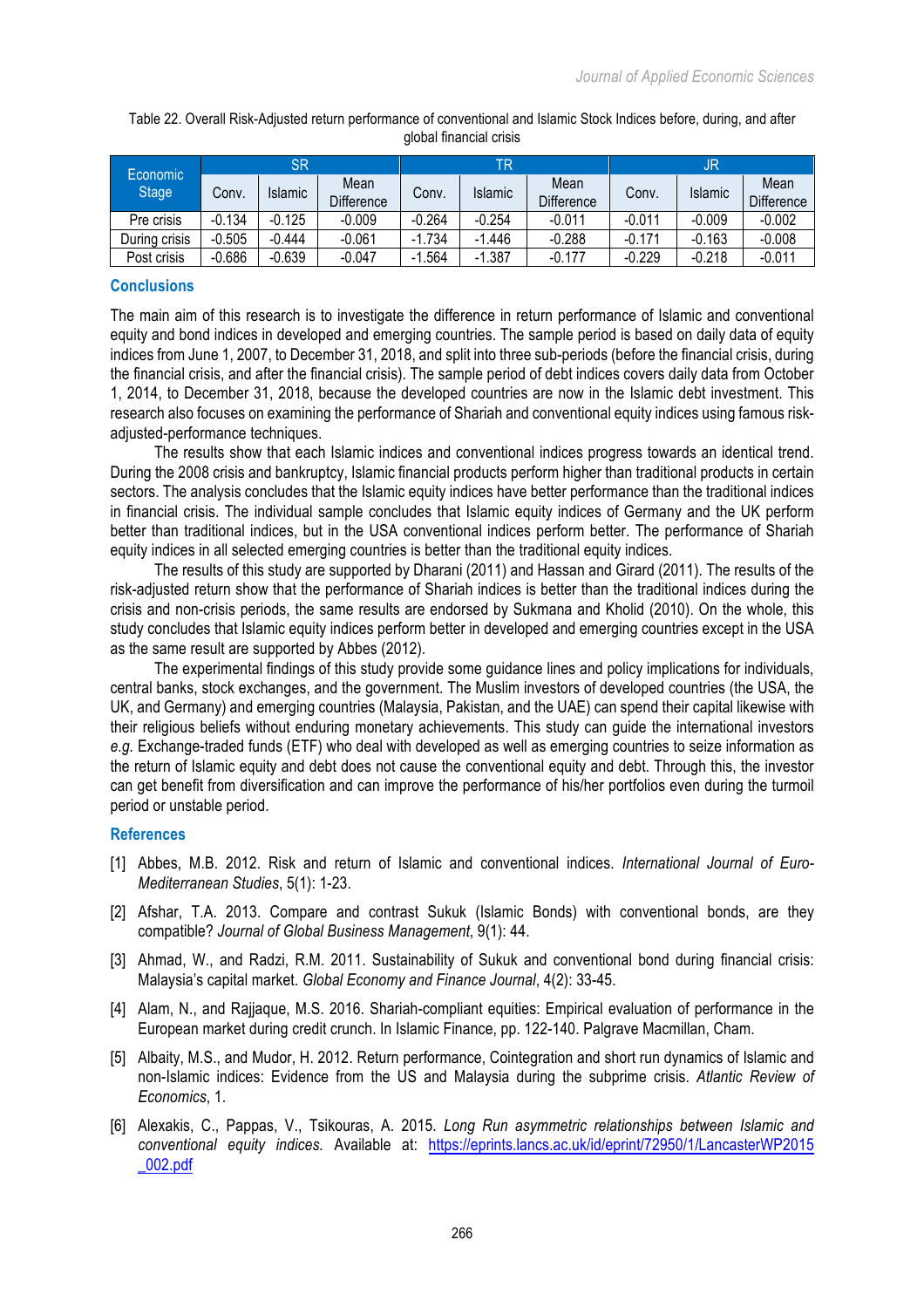- [7] AlKhazali, O., Lean, H.H., and Samet, A. 2014. DoIslamic stock indexes outperform conventional stock indexes?Astochastic dominance approach. *Pacific-Basin Finance Journal*, 28: 29-46.
- [8] Antoniou, A., Pescetto, G., and Violaris, A. 2003. Modeling international price relationships and interdependencies between the stock index and stock index futures of three EU countries: A multivariate analysis. *Journal of Business Finance and Accounting*, 30(5/6): 645-667.
- [9] Ariff, M., Chazi, A., Safari, M., and Zarei, A. 2017. Significant difference in the yields of Sukuk bonds versus conventional bonds. *Journal of Emerging Market Finance*,16(2): 115-135.
- [10] Ariff, M., Safari, M., and Mohamad, S. 2013. Sukuk securities and conventional bonds: Evidence of significant differences. *Pertanika Journal of Social Science and Humanities*, 21(2): 621-638.
- [11] Ashraf, D. 2013. *Genesis of differential performance between Shari'Ah compliant equity indices and conventional indices.* In 20th Annual Conference of the Multinational Finance Society June.
- [12] Ata, H.A., and Buğan, M.F. 2015. Comparison of the performances Islamic and conventional market indices and their causal relationship. *International Journal of Business Management and Economic Research*, 6(6): 455-62.
- [13] Banz, R.W. 1981. The relationship between return and market value of common stocks. *Journal of Financial Economics, 9*(1): 3-18.
- [14] Basu, S. 1977. Investment performance of common stocks in relation to their price-earnings ratios: A test of the efficient market hypothesis. *The Journal of Finance, 32*(3): 663-682.
- [15] Baur, D., and Jung, R.C. 2006. Return and volatility linkages between the US and the German stock market. *Journal of International Money and Finance,* 25(4): 598-613.
- [16] Bhandari, L. C. 1988. Debt/equity ratio and expected common stock returns: Empirical evidence. *Journal of Finance*, 507-528.
- [17] Black, F., Jensen, M.C., and Scholes, M.S. 1972. *The capital asset pricing model: Some empirical tests.*  Studies in the theory of capital markets, Praeger Publishers Inc., 1972. Available https://ssrn.com/abstract=908569
- [18] Boumediene, A., Caby, J. 2009 *The stability of Islamic banks during the subprime crisis*. Available at SSRN 1524775.
- [19] Charles, A., Darné, O., and Pop, A. 2012. *Are Islamic indexes more volatile than conventional indexes? Evidence from Dow Jones Indexes.* Journal of Business Cycle Measurement and Analysis. Available at: https://www.researchgate.net/publication/254419242\_Are\_Islamic\_Indexes\_more\_Volatile\_than\_Convention al Indexes Evidence from Dow Jones Indexes
- [20] Daly, K. J. 2003. Southeast Asian stock market linkages evidence from pre- and post-October 1997. *ASEAN Economics Bulletin*, 20(1): 73-85.
- [21] Davidson, R., and Duclos, J.Y. 2000. Statistical inference for stochastic dominance and for the measurement of poverty and inequality. *Econometrica*, 68(6): 1435-1464.
- [22] Dewandaru, G., Rizvi, S.A.R., Masih, R., Masih, M., and Alhabshi, S.O. 2014. Stock market co-movements: Islamic versus conventional equity indices with multi-timescales analysis. *Economic Systems*, 38(4): 553-571.
- [23] Dharani, M. 2011. Seasonal anomalies between S&P CNX Nifty Shariah index and S&P CNX Nifty index in India. *Journal of Social and Development Sciences*, 1(3): 101-108.
- [24] El Amri, H., and Hamza, T. 2017. Are there causal relationships between Islamic versus conventional equity indices? *International Evidence. Studies in Business and Economics*,12(1): 40-60.
- [25] El Khamlichi, A., Sarkar, K., Arouri, M., and Teulon, F. 2014. Are Islamic equity indices more efficient than their conventional counterparts? Evidence from major global index families. *Journal of Applied Business Research,* 30(4): 1137.
- [26] El Qorchi, M. 2005. Islamic finance gears up. *Finance & Development*, 42(4): 46-49.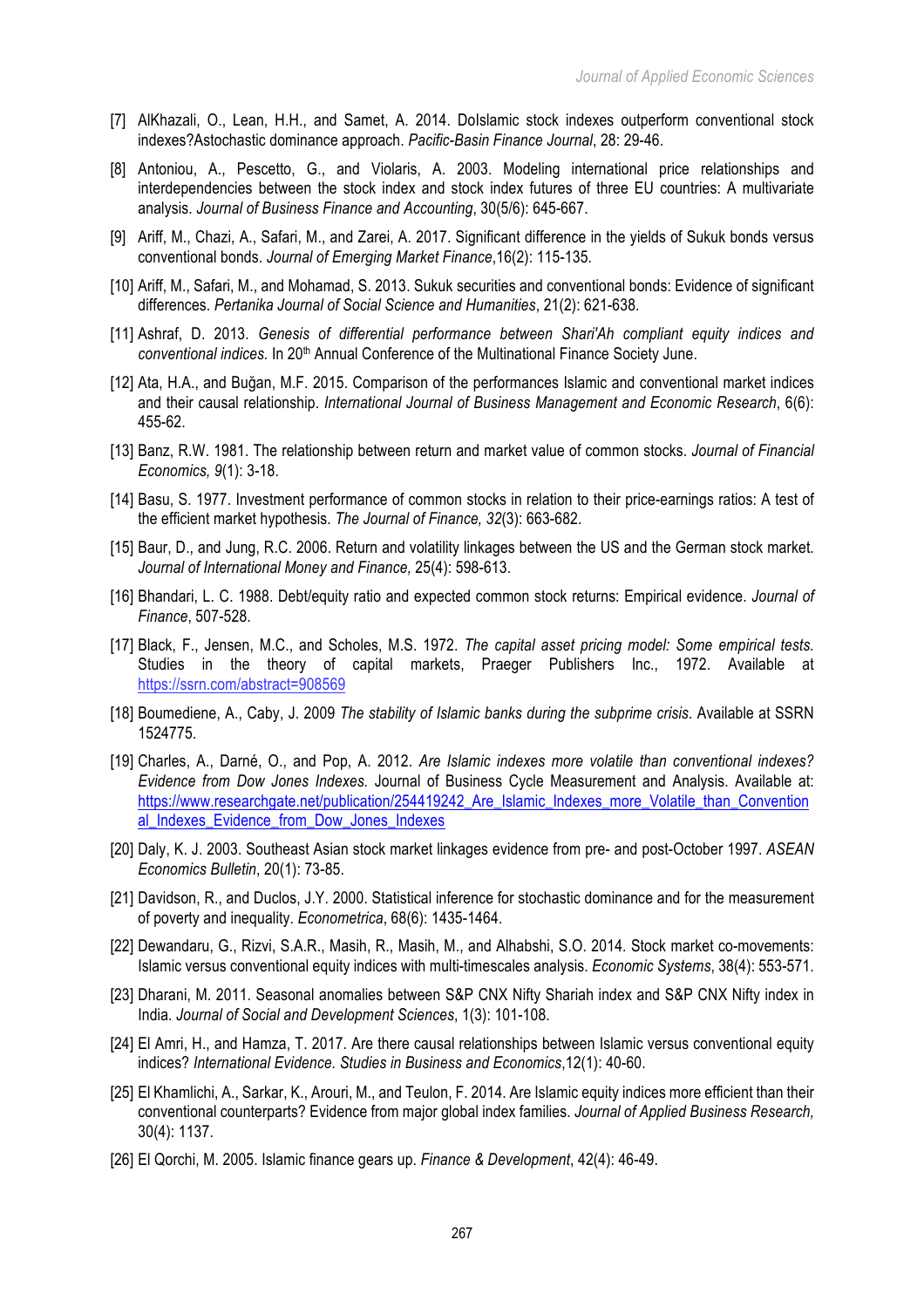- [27] ElMosaid, F., and Boutti, R. 2014. Sukuk and bond performance in Malaysia. *International Journal of Economics and Finance*, 6(2): 226-234.
- [28] Fama, E.F., and French, K.R. 1998. Taxes, financing decisions, and firm value. *The Journal of Finance*, 53(3): 819-843.
- [29] Fama, E.F., and French, K.R. 2004. The capital asset pricing model: Theory and evidence. *Journal of Economic Perspectives,* 18: 25-46.
- [30] Fathurahman, H., and Fitriati, R. 2013. Comparative analysis of return on Sukuk and conventional bonds. *American Journal of Economics*, 3(3): 159-163.
- [31] Friend, I., and Blume, M. 1970. Measurement of portfolio performance under uncertainty. *The American Economic Review*, 561-575.
- [32] Fu, K.R.M. 2014. Does shariah compliant stocks perform better than the conventional stocks? A comparative study of stocks listed on the Australian stock exchange. *Asian Journal of Finance & Accounting*, 6(2): 120-130.
- [33] Hammoudeh, S., Kim, W.J., and Sarafrazi, S. 2016. Sources of fluctuations in Islamic, US, EU, and Asia equity markets: The roles of economic uncertainty, interest rates, and stock indexes. *Emerging Markets Finance and Trade*, 52(5): 1195-1209.
- [34] Hammoudeh, S., Mensi, W., Reboredo, J.C., and Nguyen, D.K. 2014. Dynamic dependence of the global Islamic equity index with global conventional equity market indices and risk factors. *Pacific-Basin Finance Journal*, 30: 189-206.
- [35] Hansen, P.R., and Lunde, A. 2005. A forecast comparison of volatility models: Does anything beat a GARCH (1, 1)? *Journal of Applied Econometrics*, 20(7): 873-889.
- [36] Hassan, M.K., and Girard, E. 2011. Faith-based ethical investing: The case of Dow Jones Islamic indexes. *Networks Financial Institute Working Paper, (2011-WP), 06*.
- [37] Ho, C.S.F., Rahman, N.A.A., Yusuf, N.H.M., and Zamzamin, Z. 2014. Performance of global Islamic versus conventional share indices: International evidence. *Pacific-Basin Finance Journal*, 28: 110-121.
- [38] Hoque, H., Kabir, S.H., Abdelbari, E.K., and Manahov, V. 2016. Islamic and conventional equity market movements during and after the financial crisis: Evidence from the newly launched MSCI indices. *Financial Markets, Institutions & Instruments*, 25(4): 217-252.
- [39] Jawadi, F., Jawadi, N., and Louhichi, W. 2014. Conventional and Islamic stock price performance: An empirical investigation. *International Economics*, 137: 73-87.
- [40] Koutmos, G. 1996. Modeling the dynamic interdependence of major European stock markets. *Journal of Business Finance & Accounting*, 23(7): 975-988.
- [41] Lane, B.K. 2006. *HD Islamic-bond market becomes global by attracting non-Muslim borrowers*. Available at: https://www.wsj.com/articles/SB116361223362324035
- [42] Lintner, J. 1965. The valuation of risk assets and the selection of risky investments in stock portfolios and capital budgets. *The Review of Economics and Statistics*, 13-37.
- [43] Mehmood, K. Akhter, W. and Shahbaz, M. 2016. *Performance of islamic vs. conventional capital markets during global financial crisis: An empirical study.* Available at: https://www.researchgate.net/publication/ 309291315\_Performance\_of\_Islamic\_vs\_Conventional\_Capital\_Markets\_during\_Global\_Financial\_Crisis\_An Empirical Study
- [44] Mookerjee, R., and Yu, Q. 1999. An empirical analysis of the equity markets in China. *Review of Financial Economics*, 8(1): 41-60.
- [45] Mossin, J. 1966. Equilibrium in a Capital Asset Market. *Econometrica: Journal of the Econometric Society*, 768-783.
- [46] Myers, S.C. 1993. Still searching for optimal capital structure. *Journal of Applied Corporate Finance*, 6(1): 4- 14.